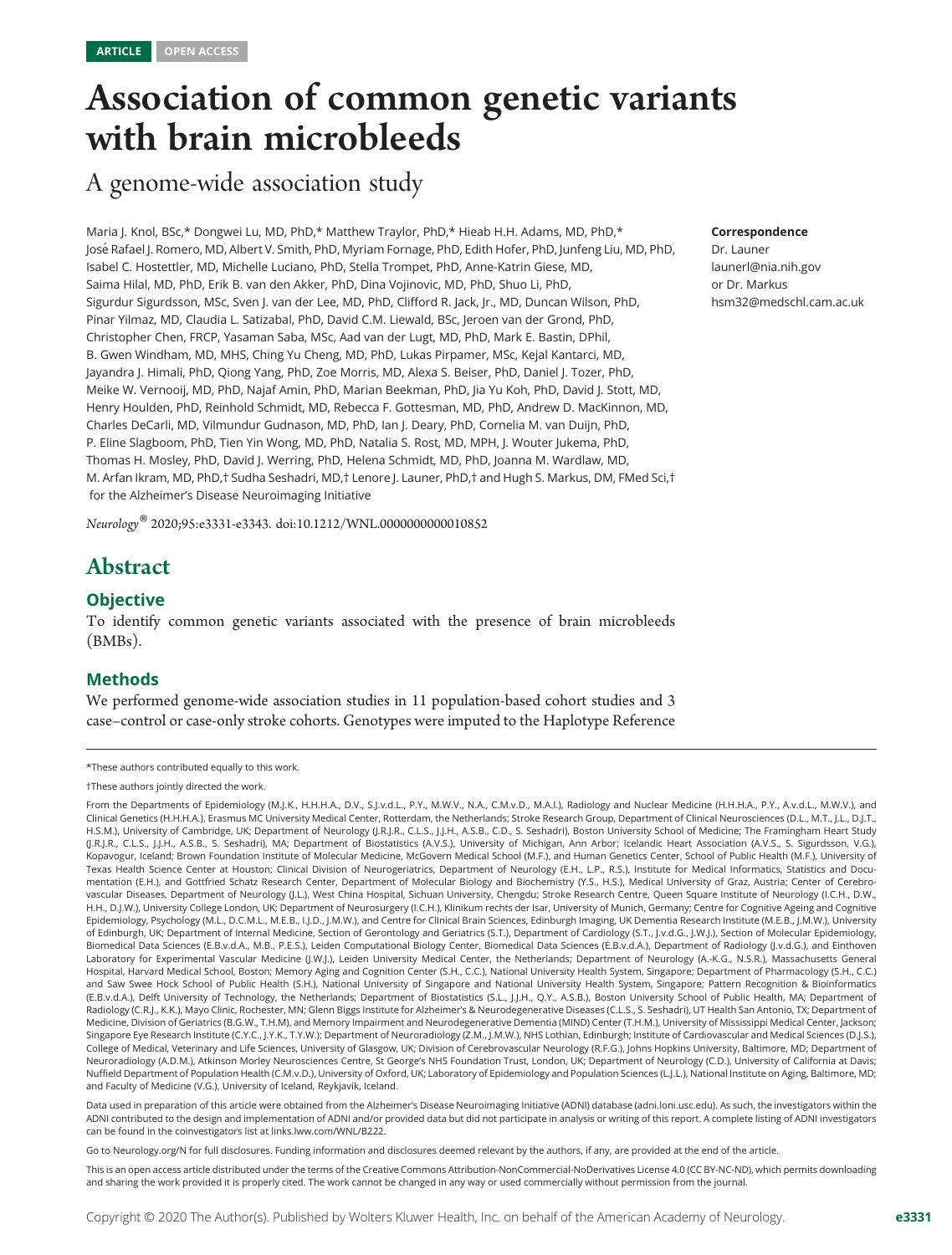## **Glossary**

AD = Alzheimer disease; CHARGE = Cohorts of Heart and Aging Research in Genomic Epidemiology; CI = confidence interval; CSVD = cerebral small vessel disease;  $BMB = b$ rain microbleed; GWAS = genome-wide association studies; ICH = intracerebral hemorrhage;  $LD =$  linkage disequilibrium;  $MAF =$  minor allele frequency;  $OR =$  odds ratio;  $SNP =$  single nucleotide polymorphism; SWI = susceptibility-weighted imaging; WMH = white matter hyperintensities.

Consortium or 1000 Genomes reference panel. BMBs were rated on susceptibility-weighted or

T2\*-weighted gradient echo MRI sequences, and further classified as lobar or mixed (including strictly deep and infratentorial, possibly with lobar BMB). In a subset, we assessed the effects of APOE e2 and e4 alleles on BMB counts. We also related previously identified cerebral small vessel disease variants to BMBs.

## **Results**

BMBs were detected in 3,556 of the 25,862 participants, of which 2,179 were strictly lobar and 1,293 mixed. One locus in the APOE region reached genome-wide significance for its association with BMB (lead single nucleotide polymorphism rs769449; odds ratio  $[OR]_{\text{any BMB}}$  [95% confidence interval (CI)] 1.33 [1.21–1.45];  $p = 2.5 \times 10^{-10}$ ). APOE  $\varepsilon$ 4 alleles were associated with strictly  $\frac{1}{2}$  lobar (OR [95% CI] 1.34 [1.19–1.50];  $p = 1.0 \times 10^{-6}$ ) but not with mixed BMB counts (OR [95% CI] 1.04 [0.86–1.25];  $p = 0.68$ ). APOE e2 alleles did not show associations with BMB counts. Variants previously related to deep intracerebral hemorrhage and lacunar stroke, and a risk score of cerebral white matter hyperintensity variants, were associated with BMB.

## Conclusions

Genetic variants in the APOE region are associated with the presence of BMB, most likely due to the APOE  $\varepsilon$ 4 allele count related to a higher number of strictly lobar BMBs. Genetic predisposition to small vessel disease confers risk of BMB, indicating genetic overlap with other cerebral small vessel disease markers.

Brain microbleeds (BMBs), also referred to as cerebral microbleeds or cerebral microhemorrhages, correspond to hemosiderin deposits as a result of microscopic hemorrhages that are visible on MRI sequences.<sup>1</sup> The frequency of BMBs increases with age and with certain pathologies, including cerebral small vessel disease  $(CSVD)<sup>2</sup>$  and in prospective studies BMB can predict risk of ischemic stroke and intracerebral hemorrhage  $(ICH).^{3,4}$  It has been suggested BMB may represent a marker that can stratify risk, particularly risk of ICH, in patients taking antithrombotic and anticoagulant therapy.<sup>5</sup>

Microbleeds can occur in the cortical area or the corticosubcortical border (lobar) and the subcortical (deep) structures of the brain. BMBs in lobar regions are often seen in both familial and sporadic cerebral amyloid angiopathy, whereas deep BMBs are more common in sporadic deep perforator arteriopathy.<sup>6–8</sup> This suggests that different pathophysiologic mechanisms may underlie BMBs in the 2 locations, a situation similar to that of ICH, where the genetic risk factor profiles for lobar and deep hemorrhage have been shown to differ.<sup>9</sup>

BMBs represent one of a spectrum of MRI markers of CSVD, with others including white matter hyperintensities (WMH) and lacunar infarcts.<sup>1</sup> Genome-wide association studies (GWAS) of these other markers, particularly WMH, have provided novel insights into the underlying disease mechanisms.10,11 However, much less is known of the genetic basis of BMB.<sup>12,13</sup> We hypothesized that common genetic variants contribute to interindividual variation in

BMB. Therefore, we performed the largest GWAS on BMB to date to evaluate this. In addition to any BMB, we performed separate GWAS for lobar BMB and mixed BMB.

## Methods

## Study population

The study included data from 2 large initiatives: the Cohorts of Heart and Aging Research in Genomic Epidemiology (CHARGE) consortium<sup>14</sup> and the UK Biobank ([ukbiobank.ac.uk\)](http://www.ukbiobank.ac.uk), combined with additional data from the case–control Alzheimer's Disease Neuroimaging Initiative (ADNI) database ([adni.loni.usc.edu\)](http://adni.loni.usc.edu) and the Massachusetts General Hospital Genes Affecting Stroke Risk and Outcomes Study (MGH-GASROS)<sup>15</sup> and Clinical Relevance of Microbleeds in Stroke due to Atrial Fibrillation (CROMIS-2 AF)<sup>4</sup> stroke studies. Together this comprised 25,862 individuals from 9 population-based and 2 family-based cohort studies, as well as 1 case–control study and 2 case-only cohorts (table 1).

## Standard protocol approvals, registrations, and patient consents

The individual studies have been approved by their local institutional review boards or ethics committees. Written informed consent was obtained from all individuals participating in the study.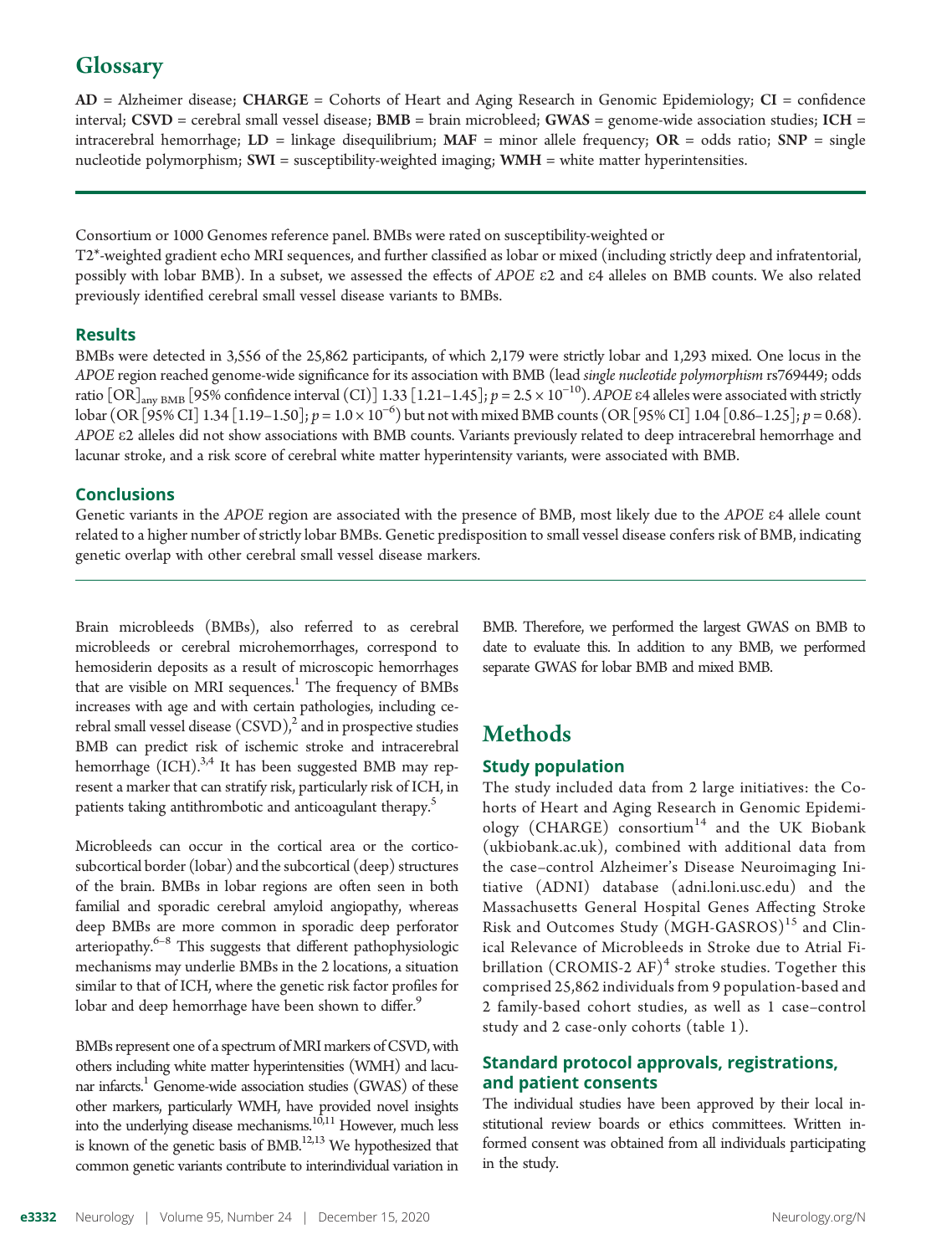|                    | Table 1 Population characteristics of contributing studies |                  |              |          |                   |                   |              |                 |              |              |               |
|--------------------|------------------------------------------------------------|------------------|--------------|----------|-------------------|-------------------|--------------|-----------------|--------------|--------------|---------------|
| Study              | Study design                                               | Ancestry         | <b>Total</b> | Any BMBs | <b>Lobar BMBs</b> | <b>Mixed BMBs</b> | Female       | Age, y          | Age range, y | Dementia     | <b>Stroke</b> |
| <b>ADNI</b>        | Case-control (AD, MCI,<br>healthy controls)                | European         | 734          | 149      | 95                | 54                | 330 (45.0)   | $73.1 \pm 7.5$  | 48-94        | 116          | 45            |
| <b>AGES</b>        | Population-based                                           | European         | 2,894        | 469      | 272               | 197               | 1,679 (58.0) | $76.4 \pm 5.5$  | 66-95        | 149          | 223           |
| <b>ASPS</b>        | Population-based                                           | European         | 203          | 34       | <b>NA</b>         | 28                | 89 (43.8)    | $60.1 \pm 6.3$  | $46 - 79$    | 0            | 0             |
| ARIC (AA)          | Population-based                                           | European         | 422          | 118      | 81                | 31                | 281 (66.6)   | $75.4 \pm 5.1$  | $67 - 89$    | 24           | 22            |
| ARIC (EA)          | Population-based                                           | African American | 1,174        | 267      | 184               | 74                | 680 (57.9)   | $77.0 \pm 5.3$  | $67 - 90$    | 70           | 34            |
| <b>CROMIS-2 AF</b> | Case-only (stroke cases)                                   | European         | 1,238        | 253      | 94                | 158               | 522 (42.2)   | $75.1 \pm 12.6$ | $35 - 100$   | 32           | 1,238         |
| <b>EDIS-SCES</b>   | Population-based                                           | Chinese          | 130          | 42       | 27                | <b>NA</b>         | 69 (53.1)    | $70.5 \pm 6.1$  | $60 - 85$    | 5            | 6             |
| <b>EDIS-SIMES</b>  | Population-based                                           | Malay            | 204          | 75       | 36                | <b>NA</b>         | 107 (52.5)   | $70.6 \pm 6.6$  | $60 - 85$    | 21           | 8             |
| <b>ERF</b>         | Family-based                                               | European         | 126          | 27       | 15                | 12                | 66 (52.4)    | $64.5 \pm 4.6$  | $55 - 75$    | $\mathbf 0$  | $\mathbf 0$   |
| <b>FHS</b>         | Population-based                                           | European         | 3,968        | 257      | 176               | 81                | 2,115 (53.3) | $57.3 \pm 13.6$ | $25 - 96$    | 25           | 51            |
| LBC1936            | Population-based                                           | European         | 626          | 74       | 21                | 53                | 295 (47.1)   | $72.7 \pm 0.7$  | $71 - 74$    | 5            | 43            |
| <b>LLS</b>         | Family-based                                               | European         | 279          | 39       | 24                | 11                | 147 (52.7)   | $65.8 \pm 6.9$  | $45 - 84$    | $\mathsf{O}$ | 0             |
| <b>MGH-GASROS</b>  | Case-only (stroke cases)                                   | European         | 380          | 106      | 51                | 55                | 127 (36.0)   | $66.7 \pm 15.0$ | $18 - 102$   | 0            | 353           |
| <b>PROSPER</b>     | RCT/population-based                                       | European         | 456          | 104      | 74                | 26                | 197 (43.2)   | $75.0 \pm 3.2$  | $70 - 83$    | $\mathbf 0$  | 74            |
| RS1                | Population-based                                           | European         | 1,119        | 384      | 234               | 150               | 642 (57.4)   | $79.2 \pm 5.0$  | 68-96        | 30           | 64            |
| RS <sub>2</sub>    | Population-based                                           | European         | 1,206        | 270      | 167               | 103               | 628 (52.1)   | $69.7 \pm 6.2$  | $60 - 97$    | 8            | 23            |
| RS3                | Population-based                                           | European         | 2,611        | 318      | 237               | 81                | 1,444 (55.3) | $57.3 \pm 6.6$  | $45 - 89$    | 0            | 3             |
| <b>UK Biobank</b>  | Population-based                                           | European         | 8,092        | 570      | 391               | 179               | 4,263 (52.7) | $62.1 \pm 7.4$  | 44-78        | 3            | 75            |
| <b>Totals</b>      |                                                            |                  | 25,862       | 3,556    | 2,179             | 1,293             |              |                 |              |              |               |

Abbreviations: AA = African ancestry; AD = Alzheimer disease; ADNI = Alzheimer's Disease Neuroimaging Initiative; AGES = Age, Gene/Environment Susceptibility–Reykjavik Study; ARIC = Atherosclerosis Risk in Communities;<br>ASP ERF = Erasmus Rucphen Family; FHS = Framingham Heart Study; LBC1936 = Lothian Birth Cohort 1936; LLS = Leiden Longevity Study; MCI = mild cognitive impairment; MGH-GASROS = Massachusetts General Hospital Genes<br>Affecting St Malay Eye Study.

Values are <sup>n</sup> (%) or mean <sup>±</sup> SD.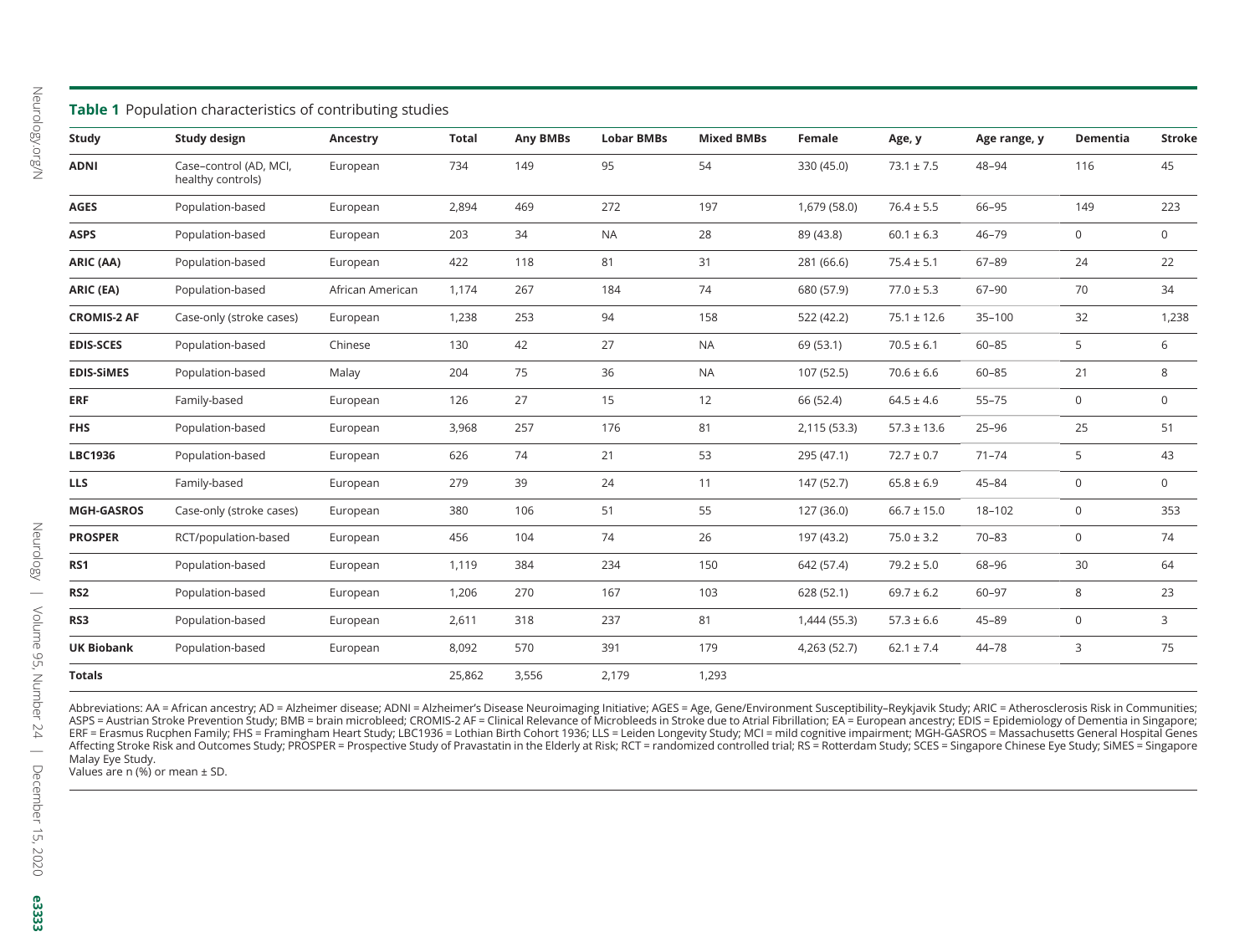## **Genotyping**

Genotyping was performed on commercially available assays from Illumina (San Diego, CA) or Affymetrix (Santa Clara, CA) and were imputed using the Haplotype Reference Consortium or 1000 Genomes reference panels (supplementary table e-1, [doi.org/10.5061/dryad.mcvdncjz4](http://doi.org/10.5061/dryad.mcvdncjz4)). Most cohorts included individuals of European ancestry only, but a subset of individuals with Chinese, Malay, or African American ancestry ( $n = 130$ ,  $n = 204$ , and  $n = 422$ , respectively) was also included.

#### Assessment of brain microbleeds

MRI scans with field strengths of 1T, 1.5T, or 3T and full brain coverage were acquired in each participating study (supplementary table e-2, [doi.org/10.5061/dryad.mcvdncjz4\)](http://doi.org/10.5061/dryad.mcvdncjz4). Definitions of BMB have been described previously.<sup>16</sup> Briefly, BMBs can be recognized as small, hypointense lesions on susceptibilityweighted imaging (SWI) sequences or, to a lesser extent, on T2\*-weighted gradient echo sequences. Although BMB assessment using SWI sequences is more sensitive than assessment using  $T2^*$ -weighted sequences,<sup>17,18</sup> the clinical relevance of this improved sensitivity is debated since it is also less specific.<sup>19</sup> Because previous research has shown differences between risk factors and clinical correlates of BMBs in specific locations of the brain,<sup>6,8,20</sup> we further differentiated between strictly lobar and deep infratentorial or mixed BMBs. Cases in which there were microbleeds located in cortical gray or subcortical white matter of the brain lobes without any microbleeds in deep or infratentorial regions were classified as lobar BMBs. Microbleeds in the deep gray matter of basal ganglia and thalamus or in brainstem or cerebellum were classified as deep or infratentorial BMBs. Due to the low number of cases of BMB, especially the deep and infratentorial subtypes, we created one group of mixed BMB cases. Mixed BMB was defined as deep or infratentorial BMB, possibly in combination with microbleeds in lobar regions. In a minority of cohorts (table 1), the data on lobar or mixed BMB were not available, and therefore the total number of lobar and mixed BMBs is slightly less than the total number of BMBs. Studyspecific methodologies for the identification of BMBs have been described elsewhere.<sup>1,6,21-30</sup> Because BMB assessment in the UK Biobank has not been described before, additional information regarding the UK Biobank sample, including microbleeds assessment, is provided in the supplementary information ([doi.org/](http://doi.org/10.5061/dryad.mcvdncjz4) [10.5061/dryad.mcvdncjz4\)](http://doi.org/10.5061/dryad.mcvdncjz4).

## Genome-wide association studies

In each participating study, genome-wide association analyses were performed using logistic regression under an additive model, adjusted for age, sex, and principal components of ancestry to account for population structure (if needed) and family relations (if applicable). For each study, variants were filtered by imputation quality using an INFO or  $r^2$  above 0.5, minor allele frequency (MAF) above 0.005, and MAF\* $N_{\text{case}}$  $s^*$ imputation quality > 5. Within the CHARGE consortium plus additional case–control and case-only studies, only variants available in at least 2 cohorts were analyzed. Then, genetic variants were filtered using MAF > 0.01, after which the

CHARGE consortium with additional studies and UK Biobank results were meta-analyzed together. An inverse variance– weighted fixed-effects model was applied in METAL using the standard error analysis scheme. $31$  As a sensitivity analysis, we performed this analysis while excluding individuals with dementia and stroke, to investigate whether the associations were driven by these diseases. To examine whether there was substantial genomic inflation due to population stratification, we inspected the linkage disequilibrium (LD) score regression intercept (supplementary table e-3, [doi.org/10.5061/dryad.](http://doi.org/10.5061/dryad.mcvdncjz4) [mcvdncjz4](http://doi.org/10.5061/dryad.mcvdncjz4)).32 For follow-up analyses, only variants present in more than half of the cases were included. HaploReg v4.1 was used for the functional annotation of the suggestive ( $p < 5 \times$  $10^{-6}$ ) and genome-wide significant ( $p < 5 \times 10^{-8}$ ) variants, and variants in LD at a threshold of  $r^2 > 0.8$ .<sup>33</sup>

## APOE  $\epsilon$ 2 and  $\epsilon$ 4 count analysis

In the 2 largest cohorts (i.e., UK Biobank and Rotterdam Study), we investigated the effect of APOE e2 and e4 allele counts, directly genotyped using a polymerase chain reaction, inferred from imputed Haplotype Reference Consortium values of rs429358 and rs7412, or a combination of both. Zero-inflated negative binomial regression analysis was performed investigating the association of APOE allele counts with the number of any, lobar, and mixed BMB, adjusted for age, sex, and principal components. For each individual, we counted the number of APOE e2 alleles (e2e2 coded as 2, e2e3 and e2e4 as 1, and e3e3,  $\epsilon$ 3 $\epsilon$ 4, and  $\epsilon$ 4 $\epsilon$ 4 as 0) and the number of APOE  $\epsilon$ 4 alleles ( $\epsilon$ 4 $\epsilon$ 4 coded as 2, e2e4 and e3e4 as 1, and e2e2, e2e3, and e3e34 as 0). We repeated these analyses while setting APOE ε2ε4 values to missing since this combines the protective e2 and the riskincreasing e4 allele for Alzheimer disease (AD) and maytherefore dilute the effects. For these analyses, counts of more than 100 microbleeds were considered outliers and removed from the analysis ( $n = 2$  in the UK Biobank;  $n = 2$  in the Rotterdam Study).

#### Two-sample mendelian randomization

In order to test potential causal effects of cardiovascular risk factors on BMBs, we performed a 2-sample mendelian randomization using an inverse variance–weighted method implemented in the MendelianRandomization R library. Summary statistic data of GWAS were acquired for the following traits: type 2 diabetes mellitus,<sup>34</sup> systolic and diastolic blood pressure, pulse pressure,  $35$  body mass index,  $36$  lowdensity lipoprotein cholesterol, high-density lipoprotein cholesterol, and triglycerides.<sup>37</sup>

## Related phenotypes

For independent ( $r^2 \le 0.8$ ) variants previously associated at genome-wide significance with other traits that in turn might be related to BMBs, we assessed the association with BMBs as well. First we examined variants associated with other manifestations of CSVD, namely WMH, $^{10,11,15}$  lacunar stroke, $^{38,39}$  and ICH. $^{39,40}$ Second we examined associations with traits that have been shown to be predicted by BMB, namely any stroke, any ischemic stroke, $41,42$  and AD. $43$  For each related phenotype, we corrected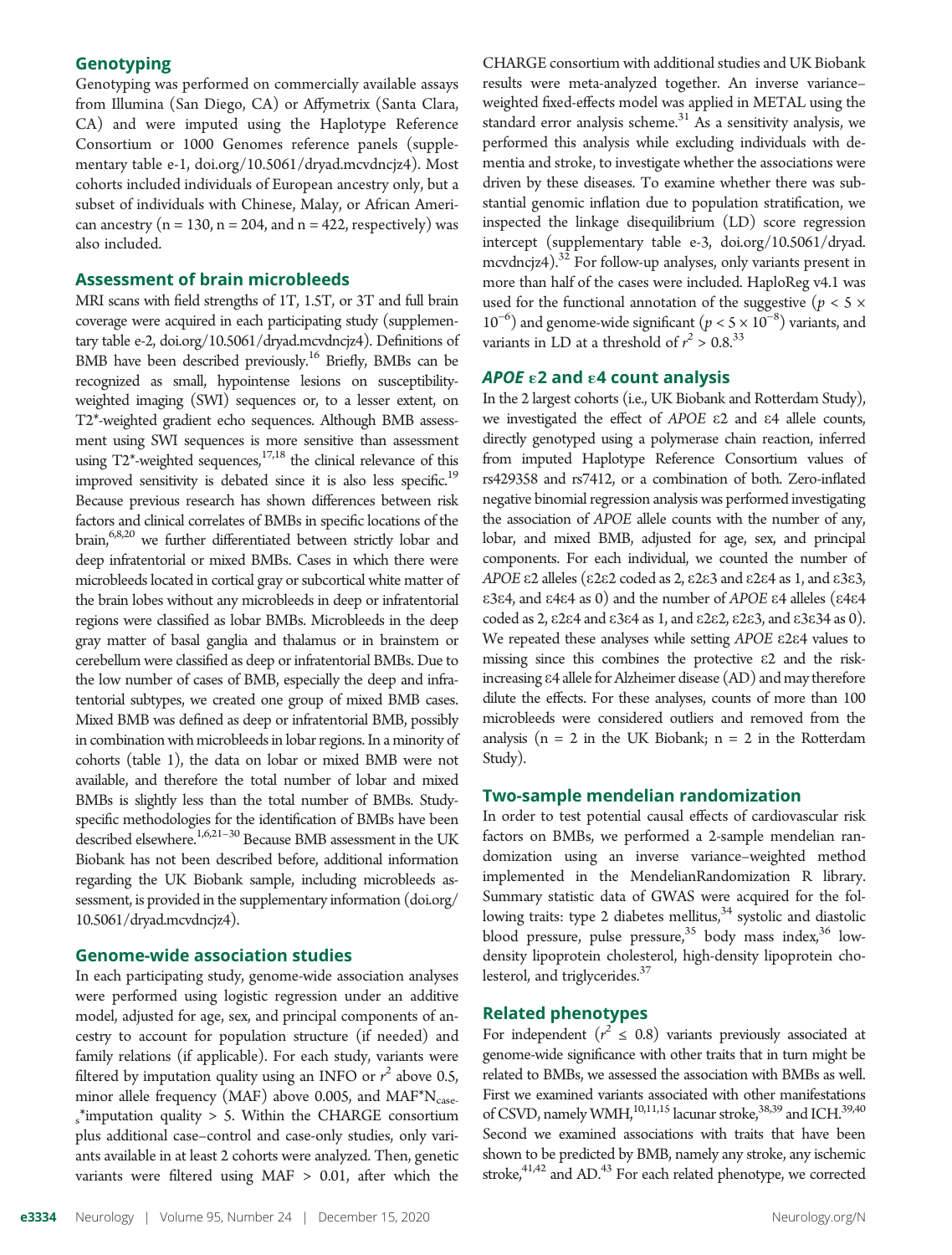| <b>SNP</b> | Chr            | <b>Position</b> | A1             | A2     | EAF  | <b>Nearest</b><br>gene | Outcome    | β        | SE    | OR   | <b>Total</b> | Cases | p Value               |
|------------|----------------|-----------------|----------------|--------|------|------------------------|------------|----------|-------|------|--------------|-------|-----------------------|
| rs769449   | 19             | 45410002        | A              | G      | 0.13 | APOE                   | Any BMBs   | 0.282    | 0.045 | 1.33 | 20,150       | 2,858 | $2.5 \times 10^{-10}$ |
|            |                |                 |                |        |      |                        | Lobar BMBs | 0.280    | 0.055 | 1.32 | 18,666       | 1,748 | $4.3 \times 10^{-7}$  |
|            |                |                 |                |        |      |                        | Mixed BMBs | 0.243    | 0.070 | 1.27 | 18,319       | 1,049 | $5.4\times10^{-4}$    |
| rs6950978  | $\overline{7}$ | 87200467        | $\overline{A}$ | $\top$ | 0.70 | ABCB1                  | Any BMBs   | $-0.154$ | 0.030 | 0.86 | 25,528       | 3,439 | $2.7\times10^{-7}$    |
|            |                |                 |                |        |      |                        | Lobar BMBs | $-0.153$ | 0.037 | 0.86 | 24,101       | 2,101 | $4.1 \times 10^{-5}$  |
|            |                |                 |                |        |      |                        | Mixed BMBs | $-0.179$ | 0.046 | 0.84 | 23,033       | 1,239 | $1.0\times10^{-4}$    |
| rs7533718  | $\mathbf{1}$   | 22281393        | A              | G      | 0.83 | HSPG2                  | Any BMBs   | $-0.140$ | 0.042 | 0.87 | 25,402       | 3,412 | $7.5\times10^{-4}$    |
|            |                |                 |                |        |      |                        | Lobar BMBs | $-0.263$ | 0.051 | 0.77 | 22,935       | 2,005 | $2.9 \times 10^{-7}$  |
|            |                |                 |                |        |      |                        | Mixed BMBs | 0.003    | 0.070 | 1.00 | 22,446       | 1,161 | $9.7 \times 10^{-1}$  |
| rs11025317 | 11             | 3103445         | A              | G      | 0.12 | OSBPL5                 | Any BMBs   | 0.172    | 0.049 | 1.19 | 20,330       | 2,918 | $4.3 \times 10^{-4}$  |
|            |                |                 |                |        |      |                        | Lobar BMBs | 0.305    | 0.060 | 1.36 | 18,666       | 1,748 | $3.0 \times 10^{-7}$  |
|            |                |                 |                |        |      |                        | Mixed BMBs | $-0.027$ | 0.082 | 0.97 | 17,714       | 996   | $7.4 \times 10^{-1}$  |
| rs62522567 | 8              | 103799094       | A              | G      | 0.92 | GASAL1                 | Any BMBs   | $-0.231$ | 0.051 | 0.79 | 24,118       | 3,115 | $6.9\times10^{-6}$    |
|            |                |                 |                |        |      |                        | Lobar BMBs | $-0.319$ | 0.063 | 0.73 | 22,550       | 1,924 | $4.0\times10^{-7}$    |
|            |                |                 |                |        |      |                        | Mixed BMBs | $-0.195$ | 0.089 | 0.82 | 17,075       | 942   | $2.8\times10^{-2}$    |
| rs1058285  | 19             | 43680051        | T              | C      | 0.61 | PSG5                   | Any BMBs   | 0.082    | 0.030 | 1.08 | 24,794       | 3,290 | $6.0 \times 10^{-3}$  |
|            |                |                 |                |        |      |                        | Lobar BMBs | 0.188    | 0.038 | 1.21 | 23,535       | 2,021 | $5.3 \times 10^{-7}$  |
|            |                |                 |                |        |      |                        | Mixed BMBs | $-0.051$ | 0.045 | 0.95 | 22,729       | 1,216 | $2.6 \times 10^{-1}$  |
| rs654240   | 11             | 69448373        | T              | C      | 0.41 | CCND1                  | Any BMBs   | 0.154    | 0.031 | 1.17 | 25,402       | 3,412 | $7.4 \times 10^{-7}$  |
|            |                |                 |                |        |      |                        | Lobar BMBs | 0.116    | 0.039 | 1.12 | 23,528       | 2,080 | $2.8 \times 10^{-3}$  |
|            |                |                 |                |        |      |                        | Mixed BMBs | 0.202    | 0.048 | 1.22 | 23,368       | 1,270 | $3.0\times10^{-5}$    |

Table 2 Independent genetic variants significantly ( $p < 5 \times 10^{-8}$ ) or suggestively ( $p < 1 \times 10^{-6}$ ) associated with any or location-specific brain microbleeds (BMBs)

Abbreviations: A1 = effect allele; A2 = other allele; Chr = chromosome; EAF = effect allele frequency; OR = odds ratio; SNP = single nucleotide polymorphism. Associations with BMBs with a  $p < 1 \times 10^{-6}$ . If available, the associations of the same genetic variants in the other analyses are also shown.

the  $p$  value for significance, dividing 0.05 by the number of single nucleotide polymorphisms (SNPs) tested. Where we had a sufficient number of variants, we assessed the cumulative association of all variants with BMBs using inverse variance weighting across all SNPs, as implemented in the gtx package in R. For WMH, the effect sizes from the largest GWAS sample were used to estimate an overall effect.<sup>10</sup>

## Data availability

The summary statistics will be made available upon publication on the CHARGE dbGaP site under the accession number phs000930.v7.p1 and via the Cerebrovascular Disease Knowledge Portal (cerebrovascularportal.org).

## **Results**

In the combined CHARGE with additional studies and UK Biobank multiethnic meta-analysis, genetic and BMB rating

data were available for 25,862 participants, of whom 3,556 (13.7%) had BMB. In 2,179 (8.4%), these were lobar and in 1,293 (5.0%) mixed. The prevalence of any BMB ranged from 6.5% to 34.3% for studies using T2\*-weighted sequences for the assessment of BMB, and from 7.0% to 36.8% for studies using SWI sequences. After excluding participants with dementia and stroke, 23,032 individuals remained, of whom 2,889 (12.5%), 1,843 (8.0%), and 969 (4.2%) had any, lobar, and mixed BMB, respectively. A complete overview of the included studies is shown in table 1.

## Genome-wide association studies

A quantile–quantile plot showed mild enrichment of genomewide associations with any BMB (supplementary figure e-1, [doi.org/10.5061/dryad.mcvdncjz4\)](http://doi.org/10.5061/dryad.mcvdncjz4), and limited genomic inflation was observed ( $\lambda = 1.02$ , LD score regression intercept = 1.02, supplementary table e-3, [doi.org/10.5061/dryad.](http://doi.org/10.5061/dryad.mcvdncjz4) [mcvdncjz4](http://doi.org/10.5061/dryad.mcvdncjz4)). One locus in the APOE region on chromosome 19 reached genome-wide significance (lead genetic variant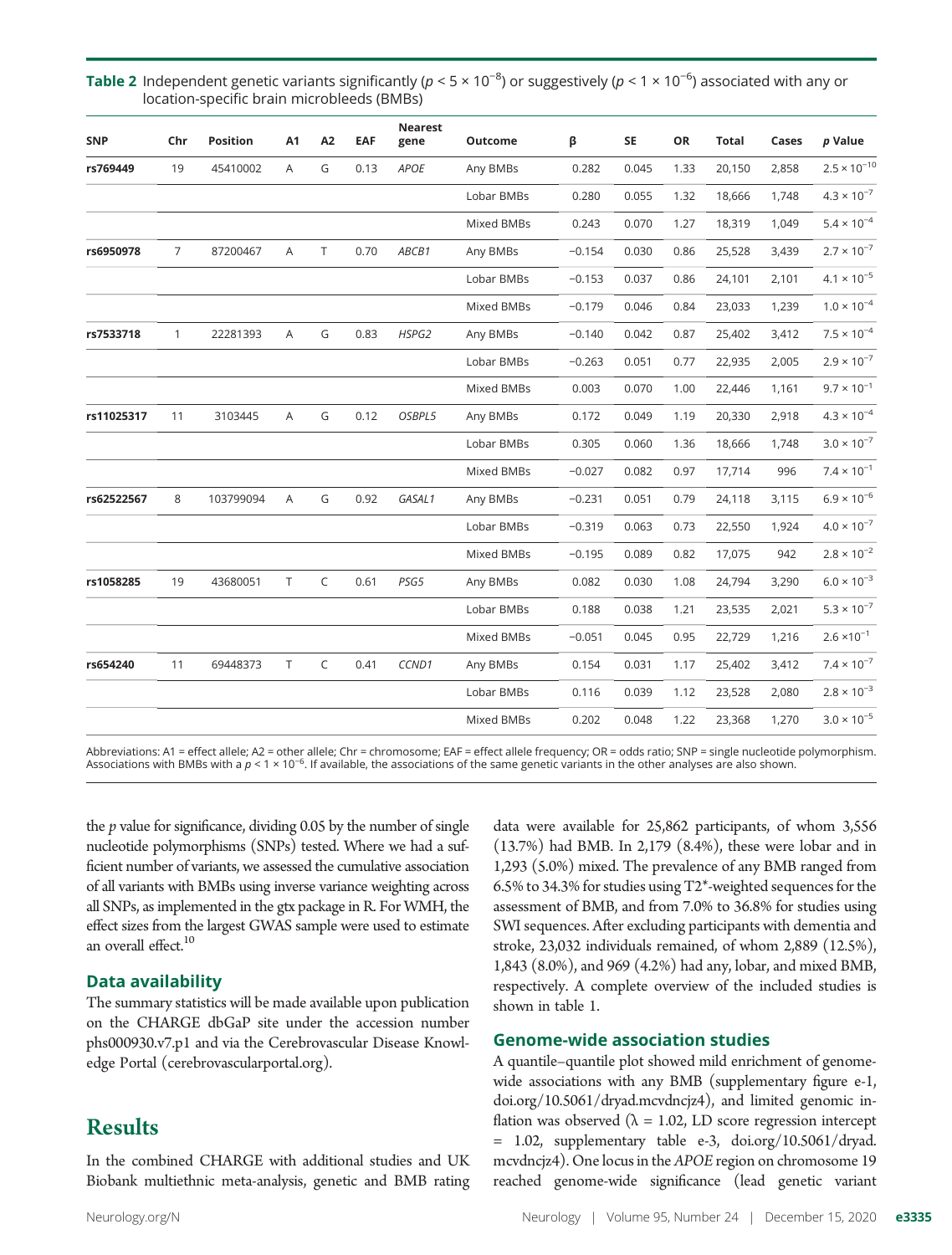Figure 1 Common genetic variants associated with brain microbleeds



Manhattan plots show genome-wide associations by chromosomal position for (A) any, (B) lobar, and (C) mixed microbleeds.

rs769449; odds ratio [OR] [95% confidence interval (CI)] 1.33  $[1.21-1.45]$ ;  $p = 2.5 \times 10^{-10}$ ; table 2, figures 1 and 2, and supplementary figure e-2, [doi.org/10.5061/dryad.mcvdncjz4](http://doi.org/10.5061/dryad.mcvdncjz4)). This effect was stronger for lobar (OR [95% CI] 1.32 [1.19–1.47];  $p = 4.3 \times 10^{-7}$ ) than for mixed microbleeds (OR [95% CI] 1.27 [1.11–1.46];  $p = 5.4 \times 10^{-4}$ , albeit not significantly. Similar associations were observed for the different participating studies (CHARGE with additional studies  $I^2$  = 0,  $p_{heterozygosity} = 0.68$ ; CHARGE with additional studies and UK Biobank combined  $I^2 = 0$ ,  $p_{heterozygosity} = 0.78$ , supplementary figure e-3, [doi.org/10.5061/dryad.mcvdncjz4](http://doi.org/10.5061/dryad.mcvdncjz4)). Functional annotation of the genome-wide significant variants and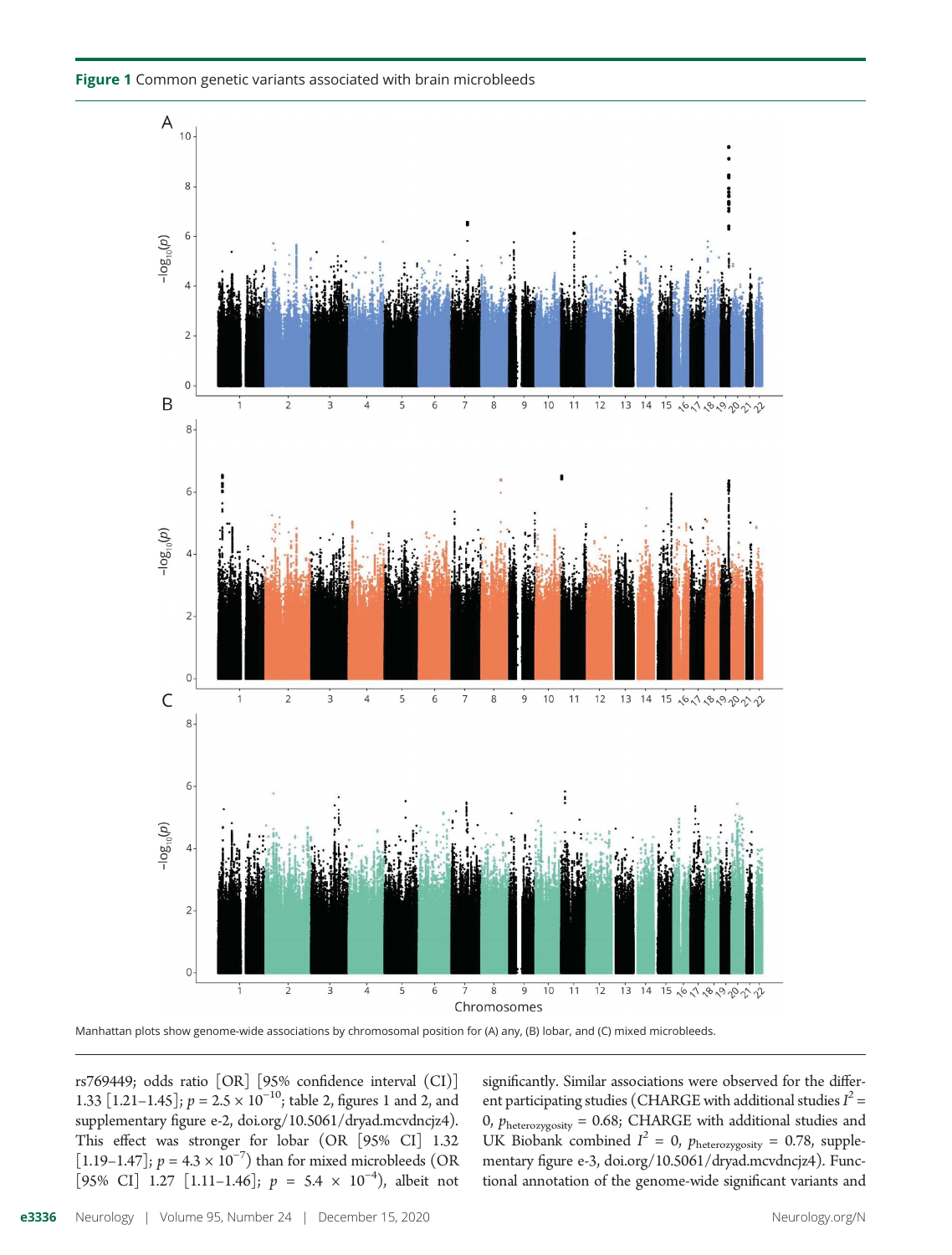

Figure 2 Regional association of genome-wide significant locus for any brain microbleeds

Regional plot shows association of genetic variants in the APOE region with any brain microbleeds.

genetic variants in LD ( $r^2 > 0.8$ ) are presented in supplementary table e-4, [doi.org/10.5061/dryad.mcvdncjz4\)](http://doi.org/10.5061/dryad.mcvdncjz4). In the analysis excluding individuals with dementia and stroke, the effect estimate for the lead SNP rs769449 did not attenuate, although the level of significance slightly decreased, reflecting the smaller sample size (OR [95% CI] 1.32 [1.20–1.46],  $p = 2.1$ × 10−<sup>8</sup> , supplementary table e-5 and supplementary figure e-4, [doi.org/10.5061/dryad.mcvdncjz4\)](http://doi.org/10.5061/dryad.mcvdncjz4).

### APOE  $\epsilon$ 2 and  $\epsilon$ 4 count analysis

To further elucidate whether 1 of the 2 APOE genotypes were driving this identified genetic association between the APOE region and BMB, we performed a follow-up analysis of this finding, assessing the association of APOE e2 and e4 allele counts with BMB in the 2 largest cohorts (Rotterdam Study and UK Biobank). The APOE  $\varepsilon$ 4 allele count was significantly associated with the number of BMBs (OR [95% CI] 1.27 [1.14–1.42];  $p = 1.3 \times$ 

Table 3 The effects of APOE  $\varepsilon$ 2 and  $\varepsilon$ 4 allele count on the number of brain microbleeds (BMBs) overall and by location

| <b>Outcome</b>                 | β        | <b>SE</b> | OR (95% CI)         | p Value              |
|--------------------------------|----------|-----------|---------------------|----------------------|
| APOE ε2 allele count           |          |           |                     |                      |
| All BMBs                       | 0.026    | 0.089     | $1.03(0.86 - 1.22)$ | 0.769                |
| <b>Lobar BMBs</b>              | 0.130    | 0.121     | $1.14(0.90 - 1.44)$ | 0.283                |
| <b>Mixed BMBs</b>              | $-0.243$ | 0.178     | $0.78(0.55 - 1.11)$ | 0.171                |
| APOE $\epsilon$ 4 allele count |          |           |                     |                      |
| <b>All BMBs</b>                | 0.242    | 0.055     | $1.27(1.14-1.42)$   | $1.3 \times 10^{-5}$ |
| <b>Lobar BMBs</b>              | 0.285    | 0.069     | $1.33(1.16 - 1.52)$ | $3.5 \times 10^{-5}$ |
| <b>Mixed BMBs</b>              | 0.069    | 0.117     | $1.07(0.85 - 1.35)$ | 0.553                |
|                                |          |           |                     |                      |

Abbreviations: CI = confidence interval; OR = odds ratio.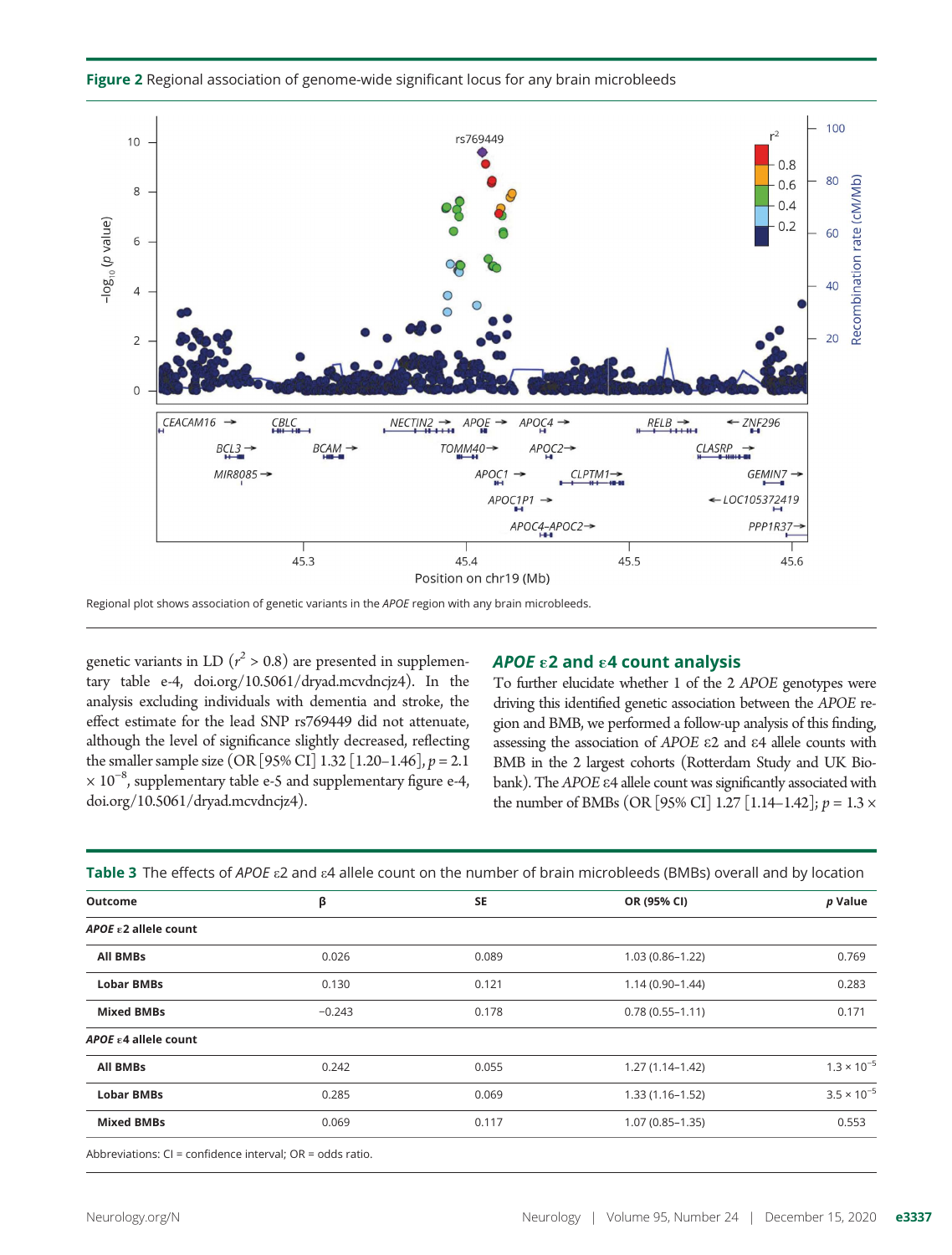| <b>Table 4</b> Two-sample mendelian randomization of |
|------------------------------------------------------|
| cardiovascular traits and brain microbleeds          |
| overall and by location                              |

| Estimate (95% Cl)             | p Value            |
|-------------------------------|--------------------|
|                               |                    |
| $-0.072$ ( $-0.176$ to 0.031) | 0.170              |
| 0.026 (0.005 to 0.046)        | $0.013^a$          |
| 0.046 (0.010 to 0.082)        | 0.011 <sup>a</sup> |
| $0.021$ (-0.008 to 0.049)     | 0.156              |
| $-0.037$ ( $-0.131$ to 0.057) | 0.445              |
| 0.057 (-0.085 to 0.198)       | 0.431              |
| $-0.001$ ( $-0.159$ to 0.157) | 0.990              |
| 0.290 (0.090 to 0.489)        | 0.004 <sup>b</sup> |
|                               |                    |
| $-0.053$ ( $-0.180$ to 0.074) | 0.414              |
| 0.027 (0.003 to 0.051)        | 0.029a             |
| 0.046 (0.003 to 0.088)        | 0.035 <sup>a</sup> |
| $0.023$ (-0.010 to 0.057)     | 0.174              |
| $-0.023$ ( $-0.141$ to 0.094) | 0.697              |
| $0.145$ (-0.015 to 0.306)     | 0.076              |
| $-0.024$ ( $-0.206$ to 0.159) | 0.799              |
| 0.250 (0.015 to 0.486)        | 0.037a             |
|                               |                    |
| $-0.074$ ( $-0.222$ to 0.073) | 0.323              |
| $0.024$ (-0.005 to 0.054)     | 0.108              |
| 0.034 (-0.019 to 0.086)       | 0.209              |
| 0.025 (-0.017 to 0.066)       | 0.243              |
| $-0.047$ ( $-0.191$ to 0.097) | 0.524              |
| $-0.078$ ( $-0.315$ to 0.159) | 0.519              |
| $-0.050$ ( $-0.263$ to 0.162) | 0.642              |
| 0.374 (0.094 to 0.654)        | 0.009a             |
|                               |                    |

Abbreviation: CI = confidence interval.

<sup>a</sup> Nominally significant associations ( $p < 0.05$ ).

<sup>b</sup> Significant after adjustment for the number of risk factors ( $p <$  [0.05/8]).

10<sup>-5</sup>; table 3). This effect was stronger for lobar than for mixed microbleeds (OR [95% CI] 1.33 [1.16–1.52];  $p =$  $3.5 \times 10^{-5}$  and OR [95% CI] 1.07 [0.85–1.35];  $p = 0.553$ , respectively). These results did not change after excluding individuals with the APOE e2e4 genotype (supplementary table e-6, [doi.org/10.5061/dryad.mcvdncjz4](http://doi.org/10.5061/dryad.mcvdncjz4)). No significant association was found between the APOE e2 allele count and the number of BMBs (OR [95% CI] 1.03  $[0.86 - 1.22]$ ;  $p = 0.769$ , also not after removing

individuals with the APOE e2e4 genotype (table 3 and supplementary table e-6, [doi.org/10.5061/dryad.](http://doi.org/10.5061/dryad.mcvdncjz4) [mcvdncjz4\)](http://doi.org/10.5061/dryad.mcvdncjz4).

## Two-sample mendelian randomization

Mendelian randomization analyses testing the influence of cardiovascular risk factors on BMBs showed positive nominal associations of systolic blood pressure, diastolic blood pressure, and triglycerides with any BMB and of systolic and diastolic blood pressure and triglycerides with strictly lobar BMBs as well as triglycerides with deep, infratentorial, or mixed BMBs (table 4). Only the association of triglycerides with any microbleeds survived multiple testing adjustments ( $\beta$  $= 0.29, 95\% \text{ CI } 0.09 - 0.49, p = 0.004$ ; the effect estimate of this association was stronger for mixed microbleeds ( $β = 0.37$ , 95% CI 0.09–0.65,  $p = 0.009$ ).

## Related phenotypes

One genetic variant previously associated with deep ICH and WMH (rs2984613 in the 1q22 locus) was associated with BMB (OR [95% CI] 1.12 [1.05–1.18],  $p = 1.8 \times 10^{-4}$ ), with slightly stronger effects on mixed BMB than lobar BMB (OR [95% CI] 1.14  $[1.05-1.25]$ ,  $p = 3.2 \times 10^{-3}$  vs OR  $[95\% \text{ CI}]$  1.09 [1.01–1.17],  $p = 2.2 \times 10^{-2}$ ) (table 5). One variant known to be associated with lacunar stroke (rs9515201 in the 13q34 locus) also associated with mixed BMB (OR [95% CI] 1.12  $[1.02-1.22]$ ,  $p = 0.014$ ), but did not associate with lobar BMB  $(OR [95\% CI] 0.98 [0.91-1.06], p = 0.684)$ . No other CSVD variants were individually associated with BMB. Cumulatively, genetic variants identified for cerebral WMH burden were associated with mixed BMB (OR [95% CI] 1.78 [1.15–2.77];  $p =$ 0.01), but not with lobar BMB (OR [95% CI] 1.02  $[0.71-1.45]$ ;  $p = 0.93$ ). Also, a cumulative effect of previously identified variants for any stroke was found for mixed BMB (OR [95% CI] 1.78 [1.09–2.91];  $p = 0.02$ ), which was similar for variants of any ischemic stroke (OR [95% CI] 2.00 [1.22–3.27];  $p = 0.006$ ). Full results of the genetic variants previously identified for AD and stroke are presented in supplementary table e-7 [\(doi.org/10.5061/dryad.mcvdncjz4](http://doi.org/10.5061/dryad.mcvdncjz4)).

## **Discussion**

We report the first large-scale multiethnic genome-wide study of BMBs in 25,862 individuals, including 3,556 participants with any BMB, of whom 2,179 had strictly lobar and 1,293 mixed BMB. We identified an association with BMB in the APOE region, in particular for strictly lobar BMBs, most likely due to risk associated with APOE e4 allele counts.

Our findings are in line with previous studies showing an association between APOE e4 genotypes and BMB, in particular with strictly lobar BMB.<sup>12</sup> One genetic variant in LD with the identified lead SNP (rs769448) is rs429358, which is an APOE missense variant and 1 of the 2 SNPs constituting APOE e2/3/4 polymorphisms; this variant was more strongly associated with strictly lobar than mixed BMB. In an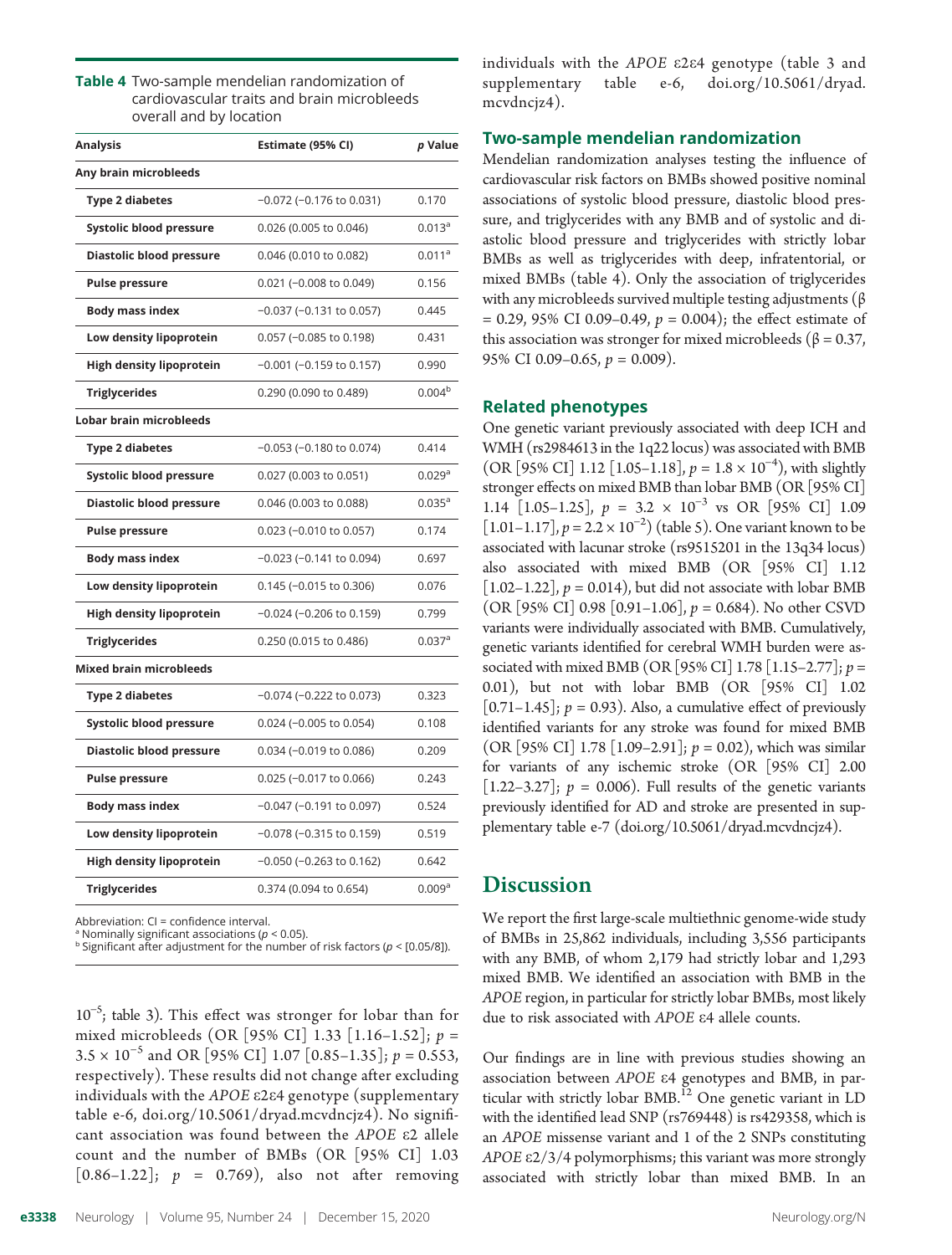Table 5 Association of cerebral small vessel disease–associated genetic variants with brain microbleeds (BMBs) overall and by location

|                        |       |            | <b>All BMBs</b>     |                     | <b>Lobar BMBs</b>   |                    | <b>Mixed BMBs</b>   |                    |
|------------------------|-------|------------|---------------------|---------------------|---------------------|--------------------|---------------------|--------------------|
| Trait                  | Locus | <b>SNP</b> | OR (95% CI)         | p Value             | OR (95% CI)         | p Value            | OR (95% CI)         | p Value            |
| ICH deep               | 1q22  | rs2984613  | $1.12(1.05 - 1.18)$ | 0.0002 <sup>a</sup> | $1.09(1.01 - 1.17)$ | 0.022 <sup>a</sup> | $1.14(1.05 - 1.25)$ | 0.003 <sup>a</sup> |
|                        | 13q34 | rs4771674  | 1.03 (0.97-1.09)    | 0.350               | $0.99(0.93 - 1.07)$ | 0.879              | $1.06(0.97 - 1.15)$ | 0.218              |
| Lacunar stroke         | 16q24 | rs12445022 | $1.07(1.00-1.13)$   | 0.034 <sup>b</sup>  | $1.04(0.97 - 1.12)$ | 0.277              | $1.10(1.00-1.20)$   | 0.039 <sup>b</sup> |
|                        | 10q26 | rs79043147 | $1.02(0.91 - 1.14)$ | 0.785               | $1.04(0.90 - 1.21)$ | 0.601              | $1.05(0.87 - 1.27)$ | 0.582              |
|                        | 13q34 | rs9515201  | $1.04(0.98 - 1.10)$ | 0.206               | $0.98(0.91 - 1.06)$ | 0.684              | 1.12 (1.02-1.22)    | 0.014 <sup>a</sup> |
| <b>WMH<sup>c</sup></b> | 2p21  | rs11679640 | $0.95(0.88 - 1.01)$ | 0.111               | $0.96(0.88 - 1.04)$ | 0.300              | $0.98(0.88 - 1.10)$ | 0.768              |
|                        | 10q24 | rs12357919 | 1.01 (0.94-1.08)    | 0.881               | $1.00(0.91 - 1.10)$ | 0.970              | $0.97(0.86 - 1.09)$ | 0.598              |
|                        | 6q25  | rs275350   | $1.01(0.95 - 1.06)$ | 0.775               | $0.98(0.91 - 1.05)$ | 0.519              | $1.08(0.99 - 1.17)$ | 0.084              |
|                        | 1q22  | rs2984613  | $1.12(1.05 - 1.18)$ | 0.0002 <sup>a</sup> | $1.09(1.01 - 1.17)$ | 0.022 <sup>b</sup> | $1.14(1.05 - 1.25)$ | 0.003 <sup>a</sup> |
|                        | 17q25 | rs7214628  | $1.00(0.94 - 1.08)$ | 0.902               | $1.04(0.95 - 1.13)$ | 0.404              | $1.02(0.91 - 1.13)$ | 0.779              |
|                        | 10q24 | rs72848980 | $1.00(0.93 - 1.08)$ | 0.947               | $1.00(0.91 - 1.10)$ | 0.970              | $0.98(0.87 - 1.10)$ | 0.687              |
|                        | 2q33  | rs72934505 | $1.05(0.96 - 1.15)$ | 0.264               | $1.01(0.91 - 1.12)$ | 0.886              | $1.11(0.97 - 1.27)$ | 0.141              |
|                        | 2p16  | rs78857879 | $1.06(0.97 - 1.17)$ | 0.206               | $1.02(0.91 - 1.16)$ | 0.695              | $1.08(0.93 - 1.25)$ | 0.300              |
|                        | 10q24 | rs7894407  | $1.04(0.98 - 1.10)$ | 0.212               | 1.01 (0.94-1.09)    | 0.772              | $1.02(0.94 - 1.12)$ | 0.605              |
|                        | 10q24 | rs7909791  | $0.99(0.94 - 1.05)$ | 0.784               | $0.99(0.92 - 1.06)$ | 0.737              | $0.96(0.88 - 1.05)$ | 0.420              |
|                        | 14q32 | rs941898   | $0.95(0.89 - 1.01)$ | 0.117               | $0.91(0.84 - 0.99)$ | 0.026 <sup>b</sup> | $1.01(0.92 - 1.12)$ | 0.817              |
|                        | 13q34 | rs9515201  | $1.04(0.98 - 1.10)$ | 0.206               | $0.98(0.91 - 1.06)$ | 0.684              | $1.12(1.02 - 1.22)$ | 0.014 <sup>b</sup> |
|                        | 17q21 | rs962888   | $1.02(0.96 - 1.08)$ | 0.570               | $1.01(0.93 - 1.09)$ | 0.868              | $1.02(0.93 - 1.12)$ | 0.641              |
|                        |       | Overall    | $1.29(0.97 - 1.72)$ | 0.074               | $1.02(0.71 - 1.45)$ | 0.927              | $1.78(1.15 - 2.77)$ | 0.010 <sup>b</sup> |

Abbreviations: CI = confidence interval; ICH = intracerebral hemorrhage; OR = odds ratio; SNP = single nucleotide polymorphism; WMH = white matter hyperintensities.

ORs aligned to risk allele from original studies.

<sup>a</sup> Significant after Bonferroni correction ( $p < 0.05$ /number of genetic variants).

 $b$  Nominally significant ( $p < 0.05$ ).

 $\epsilon$  In the overall score for WMH, rs12357919 was left out because this genetic variant was in linkage disequilibrium ( $r^2$  > 0.2) with rs72848980.

additional analysis performed in a subset of the cohorts, we confirmed the known link between APOE e4 allele count and the number of BMBs, with stronger effect estimates for the strictly lobar BMB subtype compared to the mixed subtype. This association was less pronounced and nonsignificant for the APOE e2 allele count, which is also in accordance with previous studies, $12$  although this might be due to a lack of power. Other studies did find a significant association between APOE e2 alleles and cerebral angiopathy–related ICH, $9$  with stronger estimates for the lobar compared to the deep phenotype, which is similar to our study. Stronger effects for ICH in the previous study than for BMBs in the current study might be due to sampling variability or biological differences between the 2 traits. The APOE locus remained significant with a similar effect estimate in the GWAS meta-analysis performed in a dementia- and stroke-free sample, indicating that this association was not driven by individuals with disease, and

suggesting that APOE may already affect BMB risk in a preclinical phase of dementia or stroke.

Our findings further suggest that higher triglyceride levels may be causally related to the presence of BMBs. This relationship between the genetics of triglycerides and BMBs, in particular for mixed BMBs, confirms other studies showing a contribution of cardiovascular risk factors to BMB risk, mainly for deep or infratentorial BMBs.<sup>6</sup> A previous 2-sample mendelian randomization study did not find a significant association between the genetics of triglycerides and ICH, although the direction of effect for the triglycerides analysis was the same as for BMBs in the current study.<sup>44</sup> However, this positive link between the genetics of triglyceride levels and the presence of BMBs is in contrast with previous phenotypic association studies showing an inverse relationship between triglyceride levels and BMB risk in elderly population–based individuals.45,46 Similarly, lower triglyceride levels have been associated with an increased ICH risk.<sup>45,47,48</sup>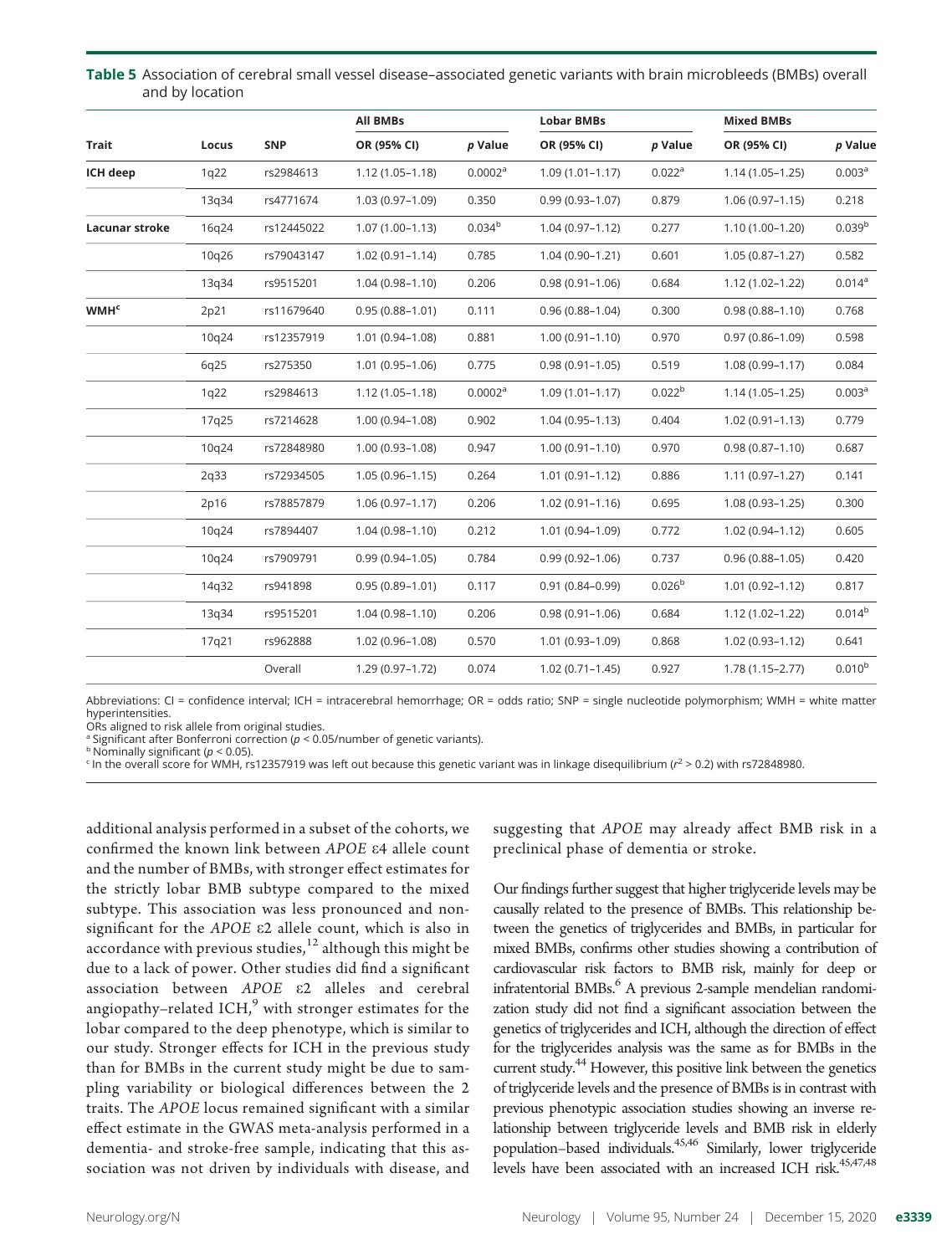Thus, our finding should be interpreted with caution and further studies are needed to elucidate the exact causal mechanisms underlying lipid profiles over time and BMB risk.

We also showed that genetic variation previously associated with risk of CSVD (i.e., WMH burden, lacunar infarcts, and subcortical ICH) are associated with an increased risk of BMB, and that this association is restricted to mixed rather than lobar BMB. This suggests that mixed BMBs have a shared pathophysiologic pathway with other features of the CSVD spectrum. This is consistent with recent data showing genetic sharing between WMH, lacunar infarcts, and subcortical ICH.<sup>49</sup> Increasing evidence suggests that small vessel arteriopathy may lead to WMH, acute lacunar infarction, and ICH.<sup>50</sup> Our data suggest that mixed BMBs are likely to be related to the same underlying arterial pathology.

Associations of the APOE e4 genotype with decreased cognitive function in the elderly are well-established.<sup>51</sup> Although part of this decline is due to the predisposition to AD pathology conferred by APOE e4, our results suggest that another part might be due to vascular mechanisms predisposing to BMBs, most likely via cerebral amyloid angiopathy. Apart from the APOE locus, no enrichment of previously reported genetic variants for AD was found. This is in line with a previously published WMH GWAS, in which no significant association was found between the identified loci for WMH and AD.<sup>11</sup> It might indicate that APOE is mainly responsible for the genetic overlap between BMB and AD. Alternatively, the current BMB and AD GWAS could be underpowered to identify biological pathways playing a role in the development of CSVD subsequently leading to AD. As another possibility, environmental factors might primarily play a role in the link between BMB and neurodegenerative diseases later in life. Although the 19q13 locus was the only significant BMB locus, we did observe a cumulative effect of stroke SNPs on mixed BMB, suggestive of overlapping biological mechanisms underlying the two.

In this study, we were able to collate most of the GWAS data available worldwide on BMBs, enabling us to perform by far the largest GWAS meta-analysis of BMB to date. Our study also has limitations. Despite being the largest study to date, the number of individuals with BMB was still modest, resulting in a limited power to identify genetic factors related to BMB. Significantly larger sample sizes are needed to fully elucidate the genetic contribution to BMB. Because of the relatively small number of participants with BMBs, we combined the presence of deep, infratentorial, and mixed BMBs into one group of mixed BMBs, even though previous research has suggested there may be differences between strictly deep and mixed BMBs.<sup>20</sup> With larger sample sizes, it would be interesting to investigate whether there are differences in the genetics between deep and infratentorial BMBs. The percentage of individuals with microbleeds varied across studies, which may be due to a true difference in the presence of BMBs or population differences, e.g., age distributions, ethnicities, and lifestyle factors. However, the differences in the presence of BMBs might

also be partially attributable to different sensitivities of the used methodologies, e.g., the magnetic field strength of the MRI scanner or the sequence used for rating BMB. Another limitation of the current study is the large majority of individuals of European ancestry included in the analyses; previous studies have shown differences in the occurrence, distribution, and associated risks of BMBs across different ethnicities.<sup>52-54</sup> Therefore, it would be valuable for future studies to increase the sample size of individuals of non-European ancestry in order to be able to perform ancestry-specific analyses. Also, larger reference panels would enable us to investigate rare genetic variants as well. Lastly, it may be worthwhile to take into account the number of microbleeds instead of treating the phenotype as a dichotomous trait, which results in a loss of information.

We identified genetic variants located in the APOE region associated with BMB, which were more strongly associated with lobar than mixed BMB. Our data also demonstrated genetic overlap between mixed BMB and other features of CSVD, emphasizing that they represent part of the CSVD spectrum.

## Study funding

This study was funded by the European Union's Horizon 2020 Framework Programme for Research and Innovation (grant 347 agreement 667375, CoSTREAM). Information regarding funding and acknowledgements for individual cohorts is provided in the Supplementary information [\(doi.org/10.5061/dryad.mcvdncjz4](http://doi.org/10.5061/dryad.mcvdncjz4)).

## **Disclosure**

This study was not industry sponsored. M.J. Knol, D. Lu, and M. Traylor report no disclosures relevant to the manuscript. H.H.H. Adams is supported by ZonMW grant 916.19.151. J.R.J. Romero, A.V. Smith, M. Fornage, E. Hofer, and J. Liu report no disclosures relevant to the manuscript. I.C. Hostettler received funding from the Alzheimer Research UK and Dunhill Medical Trust Foundation. M. Luciano, S. Trompet, A.-K. Giese, S. Hilal, E.B. van den Akker, D. Vojinovic, S. Li, S. Sigurdsson, S.J. van der Lee, and C.R. Jack, Jr. report no disclosures relevant to the manuscript. D. Wilson received funding from the Stroke Foundation/British Heart Foundation. P. Yilmaz, C.L. Satizabal, D.C.M. Liewald, J. van der Grond, C. Chen, Y. Saba, A. van der Lugt, M.E. Bastin, B.G. Windham, C.Y. Cheng, L. Pirpamer, K. Kantarci, J.J. Himali, Q. Yang, Z. Morris, A.S. Beiser, D.J. Tozer, M.W. Vernooij, N. Amin, M. Beekman, J.Y. Koh, and D.J. Stott report no disclosures relevant to the manuscript. H. Houlden received funding from the Alzheimer Research UK and Dunhill Medical Trust Foundation. R. Schmidt, R.F. Gottesman, and A.D. MacKinnon report no disclosures relevant to the manuscript. C. DeCarli is supported by the Alzheimer's Disease Center (P30 AG 010129) and serves as a consultant of Novartis Pharmaceuticals. V. Gudnason, I.J. Deary, C.M. van Duijn, P.E. Slagboom, T.Y. Wong, and N.S. Rost report no disclosures relevant to the manuscript. J.W. Jukema is an Established Clinical Investigator of the Netherlands Heart Foundation (grant 2001 D 032). T.H. Mosley reports no disclosures relevant to the manuscript. D.J. Werring received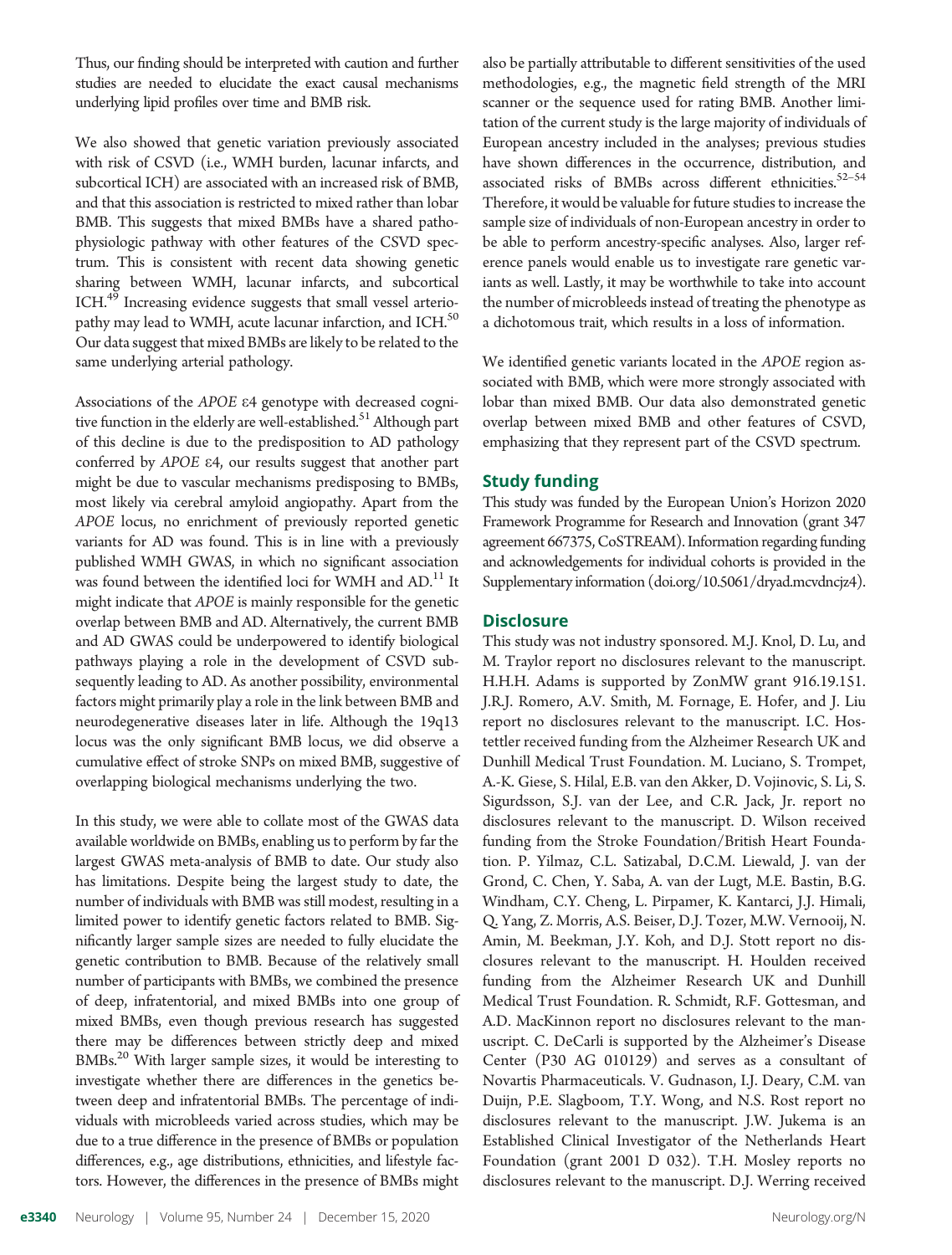funding from the Stroke Foundation/British Heart Foundation. H. Schmidt, J.M. Wardlaw, M.A. Ikram, S. Seshadri, L.J. Launer, and H.S. Markus report no disclosures relevant to the manuscript. Go to [Neurology.org/N](https://n.neurology.org/lookup/doi/10.1212/WNL.0000000000010852) for full disclosures.

## Publication history

Received by Neurology December 16, 2019. Accepted in final form August 3, 2020.

## Appendix Authors

| Name                             | <b>Location</b>                                                        | Contribution                                                                |
|----------------------------------|------------------------------------------------------------------------|-----------------------------------------------------------------------------|
| Maria J. Knol,<br>BSc            | Erasmus MC University<br>Medical Center, Rotterdam,<br>the Netherlands | Performed statistical<br>analysis, drafted the<br>manuscript                |
| Dongwei Lu,<br>MD, PhD           | University of Cambridge, UK                                            | Acquired data                                                               |
| Matthew<br><b>Traylor, PhD</b>   | University of Cambridge, UK                                            | Performed statistical<br>analysis, drafted the<br>manuscript                |
| Hieab H.H.<br>Adams, MD,<br>PhD  | Erasmus MC University<br>Medical Center, Rotterdam,<br>the Netherlands | Performed statistical<br>analysis, acquired data,<br>drafted the manuscript |
| José Rafael J.<br>Romero, MD     | Boston University, MA                                                  | Acquired data                                                               |
| Albert V.<br>Smith, PhD          | University of Michigan                                                 | Performed statistical<br>analysis                                           |
| Myriam<br>Fornage, PhD           | University of Texas, Houston                                           | Performed statistical<br>analysis                                           |
| Edith Hofer,<br>PhD              | Medical University of Graz,<br>Austria                                 | Performed statistical<br>analysis                                           |
| Junfeng Liu,<br>MD, PhD          | University of Cambridge, UK                                            | Acquired data                                                               |
| Isabel C.<br>Hostettler,<br>МD   | University College London,<br>UK                                       | Performed statistical<br>analysis, acquired data                            |
| Michelle<br>Luciano, PhD         | University of Edinburgh, UK                                            | Performed statistical<br>analysis                                           |
| Stella<br>Trompet,<br>PhD        | Leiden University Medical<br>Center, the Netherlands                   | Performed statistical<br>analysis                                           |
| Anne-Katrin<br>Giese, MD         | Massachusetts General<br>Hospital, Boston                              | Performed statistical<br>analysis                                           |
| Saima Hilal,<br>MD, PhD          | Memory Aging and Cognition<br>Center, Singapore                        | Performed statistical<br>analysis, acquired data                            |
| Erik B. van<br>den Akker,<br>PhD | Leiden University Medical<br>Center, the Netherlands                   | Performed statistical<br>analysis                                           |
| Dina<br>Vojinovic,<br>MD, PhD    | Erasmus MC University<br>Medical Center, Rotterdam,<br>the Netherlands | Performed statistical<br>analysis                                           |
| Shuo Li, PhD                     | Boston University, MA                                                  | Performed statistical<br>analysis                                           |

| <b>Appendix</b> (continued)        |                                                                        |                                   |
|------------------------------------|------------------------------------------------------------------------|-----------------------------------|
| Name                               | Location                                                               | Contribution                      |
| Sigurdur<br>Sigurdsson,<br>MSc     | Icelandic Heart Association,<br>Kopavogur, Iceland                     | Acquired data                     |
| Sven J. van<br>der Lee, MD,<br>PhD | Erasmus MC University<br>Medical Center, Rotterdam,<br>the Netherlands | Performed statistical<br>analysis |
| Clifford R.<br>Jack, Jr., MD       | Mayo Clinic, Rochester, MN                                             | Acquired data                     |
| Duncan<br>Wilson, PhD              | University College London,<br>UK                                       | Acquired data                     |
| Pinar Yilmaz,<br>МD                | Erasmus MC University<br>Medical Center, Rotterdam,<br>the Netherlands | Acquired data                     |
| Claudia L.<br>Satizabal,<br>PhD    | UT Health San Antonio                                                  | Performed statistical<br>analysis |
| David C.M.<br>Liewald, BSc         | University of Edinburgh, UK                                            | Acquired data                     |
| Jeroen van<br>der Grond.<br>PhD    | Leiden University Medical<br>Center, the Netherlands                   | Acquired data                     |
| Christopher<br>Chen, FRCP          | Memory Aging and Cognition<br>Center, Singapore                        | Acquired data                     |
| Yasaman<br>Saba, MSc               | Medical University of Graz,<br>Austria                                 | Performed statistical<br>analysis |
| Aad van der<br>Lugt, MD,<br>PhD    | Erasmus MC University<br>Medical Center, Rotterdam,<br>the Netherlands | Acquired data                     |
| Mark E.<br>Bastin, PhD             | University of Edinburgh, UK                                            | Acquired data                     |
| B. Gwen<br>Windham,<br>МD          | University of Mississippi<br>Medical Center, Jackson                   | Acquired data                     |
| Ching-Yu<br>Cheng, MD,<br>PhD      | Singapore Eye Research<br>Institute                                    | Acquired data                     |
| Lukas<br>Pirpamer,<br><b>MSc</b>   | Medical University of Graz,<br>Austria                                 | Acquired data                     |
| Kejal<br>Kantarci, MD              | Mayo Clinic, Rochester, MN                                             | Acquired data                     |
| Jayandra J.<br>Himali, PhD         | Boston University, MA                                                  | Performed statistical<br>analysis |
| Qiong Yang,<br>PhD                 | Boston University, MA                                                  | Acquired data                     |
| Zoe Morris,<br>МD                  | University of Edinburgh, UK                                            | Acquired data                     |
| Alexa S.<br>Beiser, PhD            | Boston University, MA                                                  | Acquired data                     |
| Daniel J.<br>Tozer, PhD            | University of Cambridge, UK                                            | Acquired data                     |
|                                    |                                                                        | Continued                         |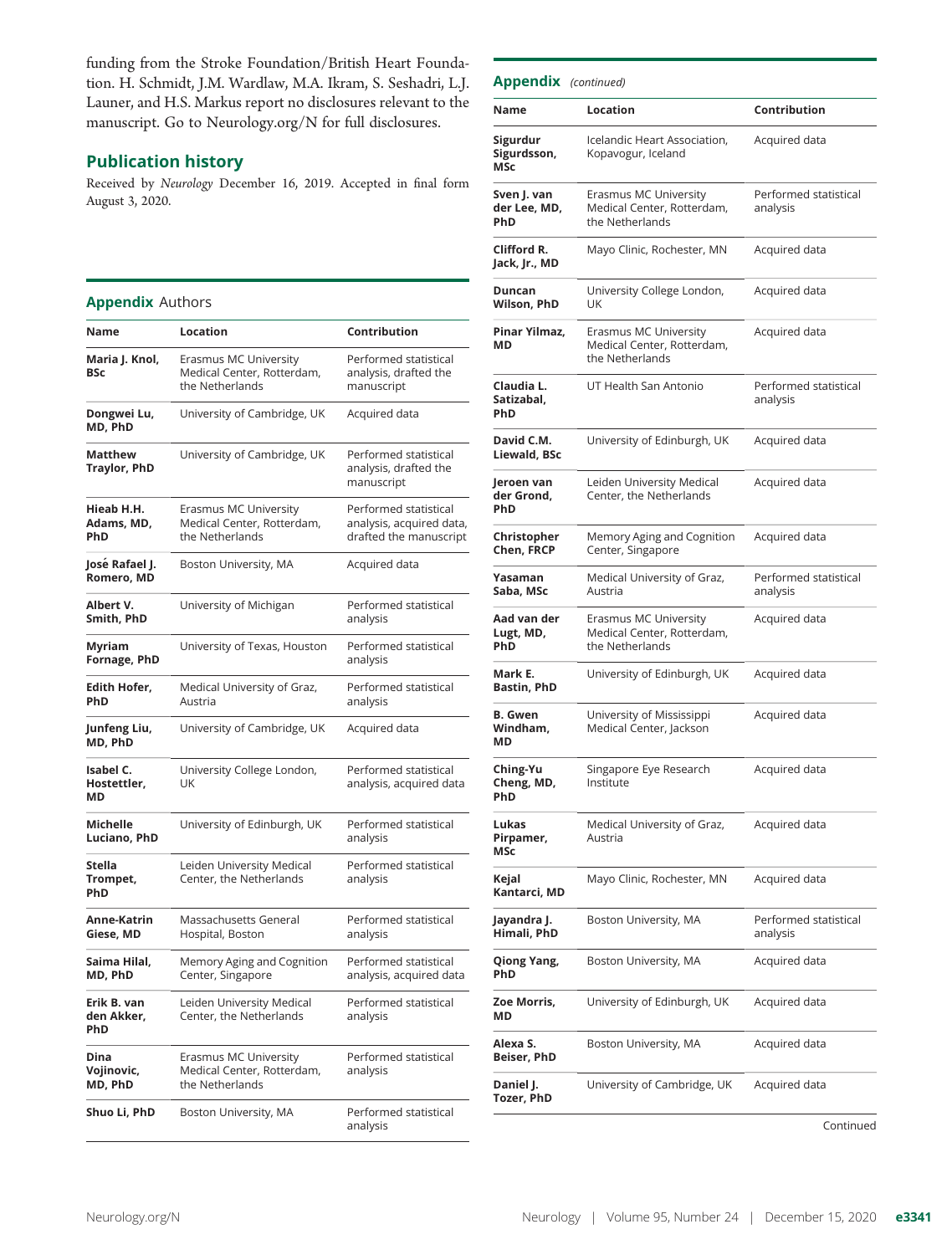#### Appendix (continued)

| Name                                    | Location                                                               | Contribution                                     |
|-----------------------------------------|------------------------------------------------------------------------|--------------------------------------------------|
| Meike W.<br>Vernooij, MD,<br><b>PhD</b> | Erasmus MC University<br>Medical Center, Rotterdam,<br>the Netherlands | Acquired data                                    |
| Najaf Amin,<br>PhD                      | Erasmus MC University<br>Medical Center, Rotterdam,<br>the Netherlands | Acquired data                                    |
| Marian<br>Beekman.<br>PhD               | Leiden University Medical<br>Center, the Netherlands                   | Acquired data                                    |
| Jia Yu Koh,<br><b>PhD</b>               | Singapore Eye Research<br>Institute                                    | Performed statistical<br>analysis, acquired data |
| David J. Stott,<br>MD, PhD              | University of Glasgow, UK                                              | Acquired data                                    |
| Henry<br>Houlden,<br>PhD                | University College London,<br>UK                                       | Acquired data                                    |
| Reinhold<br>Schmidt. MD                 | Medical University of Graz,<br>Austria                                 | Acquired data                                    |
| Rebecca F.<br>Gottesman,<br>MD, PhD     | Johns Hopkins University,<br>Baltimore, MD                             | Acquired data                                    |
| Andrew D.<br>MacKinnon,<br>МD           | Atkinson Morley<br>Neurosciences Centre,<br>London, UK                 | Acquired data                                    |
| <b>Charles</b><br>DeCarli, MD           | Boston University, MA                                                  | Acquired data                                    |
| Vilmundur<br>Gudnason,<br>MD, PhD       | Icelandic Heart Association,<br>Kopavogur, Iceland                     | Acquired data                                    |
| lan J. Deary,<br><b>PhD</b>             | University of Edinburgh, UK                                            | Acquired data                                    |
| Cornelia M.<br>van Duijn,<br><b>PhD</b> | Erasmus MC University<br>Medical Center, Rotterdam,<br>the Netherlands | Acquired data                                    |
| P. Eline<br>Slagboom,<br>PhD            | Leiden University Medical<br>Center, the Netherlands                   | Acquired data                                    |
| <b>Tien Yin</b><br>Wong, MD,<br>PhD     | Singapore Eye Research<br>Institute                                    | Acquired data                                    |
| Natalia S.<br>Rost, MD,<br>MPH          | Massachusetts General<br>Hospital, Boston                              | Acquired data                                    |
| J. Wouter<br>Jukema, PhD                | Leiden University Medical<br>Center, Leiden, the<br>Netherlands        | Acquired data                                    |
| Thomas H.<br>Mosley, PhD                | University of Mississippi<br>Medical Center, Jackson                   | Acquired data                                    |
| David J.<br><b>Werring, PhD</b>         | University College London,<br>UK                                       | Acquired data                                    |
| Helena<br>Schmidt, MD,<br>PhD           | Medical University of Graz,<br>Austria                                 | Acquired data                                    |
| Joanna M.<br>Wardlaw, MD                | University of Edinburgh, UK                                            | Acquired data                                    |

| <b>Appendix</b> (continued)               |                                                                        |                                                                |  |  |
|-------------------------------------------|------------------------------------------------------------------------|----------------------------------------------------------------|--|--|
| <b>Name</b>                               | Location                                                               | Contribution                                                   |  |  |
| M. Arfan<br>Ikram, MD,<br><b>PhD</b>      | Erasmus MC University<br>Medical Center, Rotterdam,<br>the Netherlands | Acquired data, directed<br>the work                            |  |  |
| Sudha<br>Seshadri, MD                     | UT Health San Antonio, San<br>Antonio                                  | Acquired data, directed<br>the work                            |  |  |
| Lenore J.<br>Launer, PhD                  | National Institutes of Health,<br>Baltimore, MD                        | Acquired data, directed<br>the work                            |  |  |
| Hugh S.<br>Markus, DM,<br><b>FMed Sci</b> | University of Cambridge, UK                                            | Acquired data, drafted<br>the manuscript,<br>directed the work |  |  |

#### Appendix 2 Coinvestigators

Coinvestigators are listed at [links.lww.com/WNL/B222](http://links.lww.com/WNL/B222)

#### References

- 1. Wardlaw JM, Smith EE, Biessels GJ, et al. Neuroimaging standards for research into small vessel disease and its contribution to ageing and neurodegeneration. Lancet Neurol 2013;12:822–838.
- 2. Poels MM, Vernooij MW, Ikram MA, et al. Prevalence and risk factors of cerebral microbleeds: an update of the Rotterdam Scan Study. Stroke 2010;41:S103–S106.
- 3. Debette S, Schilling S, Duperron MG, Larsson SC, Markus HS. Clinical significance of magnetic resonance imaging markers of vascular brain injury: a systematic review and meta-analysis. JAMA Neurol 2019;76:81–94.
- 4. Wilson D, Ambler G, Lee KJ, et al. Cerebral microbleeds and stroke risk after ischaemic stroke or transient ischaemic attack: a pooled analysis of individual patient data from cohort studies. Lancet Neurol 2019;18:653–665.
- 5. Wang Z, Soo YO, Mok VC. Cerebral microbleeds: is antithrombotic therapy safe to administer? Stroke 2014;45:2811–2817.
- 6. Vernooij MW, van der Lugt A, Ikram MA, et al. Prevalence and risk factors of cerebral microbleeds: the Rotterdam Scan Study. Neurology 2008;70:1208–1214.
- 7. van Rooden S, van der Grond J, van den Boom R, et al. Descriptive analysis of the Boston criteria applied to a Dutch-type cerebral amyloid angiopathy population. Stroke 2009;40:3022–3027.
- 8. Akoudad S, Portegies ML, Koudstaal PJ, et al. Cerebral microbleeds are associated with an increased risk of stroke: the Rotterdam Study. Circulation 2015;132: 509–516.
- 9. Biffi A, Sonni A, Anderson CD, et al. Variants at APOE influence risk of deep and lobar intracerebral hemorrhage. Ann Neurol 2010;68:934–943.
- 10. Traylor M, Tozer DJ, Croall ID, et al. Genetic variation in PLEKHG1 is associated with white matter hyperintensities (n = 11,226). Neurology 2019;92:e749–e757.
- 11. Verhaaren BF, Debette S, Bis JC, et al. Multiethnic genome-wide association study of cerebral white matter hyperintensities on MRI. Circ Cardiovasc Genet 2015;8:398–409.
- 12. Maxwell SS, Jackson CA, Paternoster L, et al. Genetic associations with brain microbleeds: systematic review and meta-analyses. Neurology 2011;77:158–167.
- 13. Li HQ, Cai WJ, Hou XH, et al. Genome-wide association study of cerebral microbleeds on MRI. Neurotox Res 2020;37:146–155.
- 14. Psaty BM, O'Donnell CJ, Gudnason V, et al. Cohorts for Heart and Aging Research in Genomic Epidemiology (CHARGE) Consortium: design of prospective metaanalyses of genome-wide association studies from 5 cohorts. Circ Cardiovasc Genet 2009;2:73–80.
- 15. Traylor M, Zhang CR, Adib-Samii P, et al. Genome-wide meta-analysis of cerebral white matter hyperintensities in patients with stroke. Neurology 2016;86:146–153.
- 16. Greenberg SM, Vernooij MW, Cordonnier C, et al. Cerebral microbleeds: a guide to detection and interpretation. Lancet Neurol 2009;8:165–174.
- 17. Nandigam RN, Viswanathan A, Delgado P, et al. MR imaging detection of cerebral microbleeds: effect of susceptibility-weighted imaging, section thickness, and field strength. AJNR Am J Neuroradiol 2009;30:338–343.
- 18. Cheng AL, Batool S, McCreary CR, et al. Susceptibility-weighted imaging is more reliable than T2\*-weighted gradient-recalled echo MRI for detecting microbleeds. Stroke 2013;44:2782–2786.
- 19. Goos JD, van der Flier WM, Knol DL, et al. Clinical relevance of improved microbleed detection by susceptibility-weighted magnetic resonance imaging. Stroke 2011;42: 1894–1900.
- 20. Ding J, Sigurethsson S, Jonsson PV, et al. Space and location of cerebral microbleeds, cognitive decline, and dementia in the community. Neurology 2017;88:2089–2097.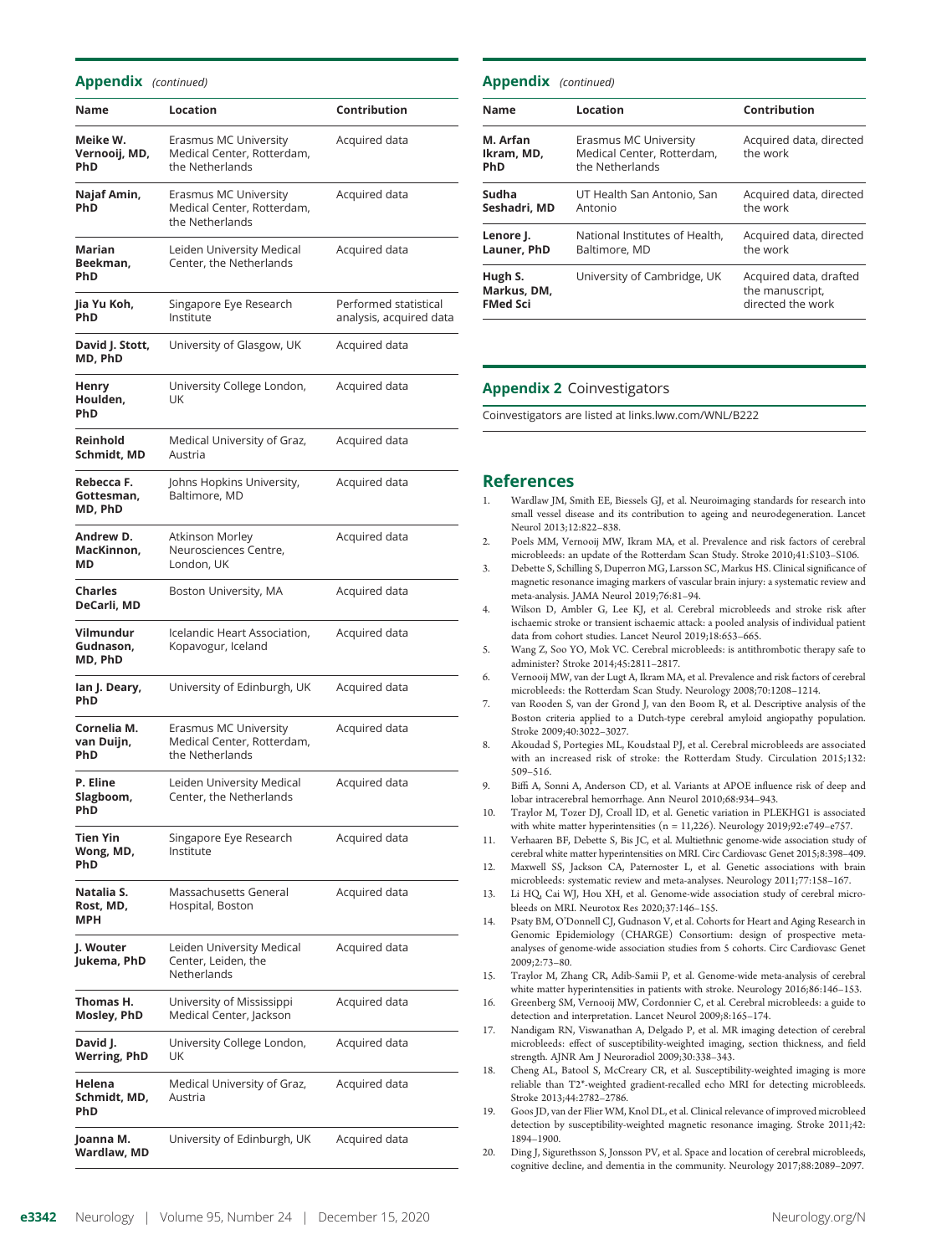- 21. Kantarci K, Gunter JL, Tosakulwong N, et al. Focal hemosiderin deposits and betaamyloid load in the ADNI cohort. Alzheimers Dement 2013;9:S116–S123.
- 22. Oiu C, Cotch MF, Sigurdsson S, et al. Retinal and cerebral microvascular signs and diabetes: the Age, Gene/Environment Susceptibility–Reykjavik Study. Diabetes 2008;57:1645–1650.
- 23. Roob G, Lechner A, Schmidt R, Flooh E, Hartung HP, Fazekas F. Frequency and location of microbleeds in patients with primary intracerebral hemorrhage. Stroke 2000;31:2665–2669.
- 24. Graff-Radford J, Simino J, Kantarci K, et al. Neuroimaging correlates of cerebral microbleeds: the ARIC Study (Atherosclerosis Risk in Communities). Stroke 2017; 48:2964–2972.
- 25. Wilson D, Ambler G, Shakeshaft C, et al. Cerebral microbleeds and intracranial haemorrhage risk in patients anticoagulated for atrial fibrillation after acute ischaemic stroke or transient ischaemic attack (CROMIS-2): a multicentre observational cohort study. Lancet Neurol 2018;17:539–547.
- 26. Cordonnier C, Potter GM, Jackson CA, et al. Improving interrater agreement about brain microbleeds: development of the Brain Observer MicroBleed Scale (BOMBS). Stroke 2009;40:94–99.
- 27. Romero JR, Preis SR, Beiser A, et al. Risk factors, stroke prevention treatments, and prevalence of cerebral microbleeds in the Framingham Heart Study. Stroke 2014;45: 1492–1494.
- 28. Wardlaw JM, Bastin ME, Valdes Hernandez MC, et al. Brain aging, cognition in youth and old age and vascular disease in the Lothian Birth Cohort 1936: rationale, design and methodology of the imaging protocol. Int J Stroke 2011;6:547–559.
- 29. Altmann-Schneider I, van der Grond J, Slagboom PE, et al. Lower susceptibility to cerebral small vessel disease in human familial longevity: the Leiden Longevity Study. Stroke 2013;44:9–14.
- 30. Altmann-Schneider I, Trompet S, de Craen AJ, et al. Cerebral microbleeds are predictive of mortality in the elderly. Stroke 2011;42:638–644.
- 31. Willer CJ, Li Y, Abecasis GR. METAL: fast and efficient meta-analysis of genomewide association scans. Bioinformatics 2010;26:2190–2191.
- 32. Bulik-Sullivan BK, Loh PR, Finucane HK, et al. LD Score regression distinguishes confounding from polygenicity in genome-wide association studies. Nat Genet 2015;47:291–295.
- 33. Ward LD, Kellis M. HaploReg: a resource for exploring chromatin states, conservation, and regulatory motif alterations within sets of genetically linked variants. Nucleic Acids Res 2012;40:D930–D934.
- 34. Xue A, Wu Y, Zhu Z, et al. Genome-wide association analyses identify 143 risk variants and putative regulatory mechanisms for type 2 diabetes. Nat Commun 2018;9:2941.
- 35. Warren HR, Evangelou E, Cabrera CP, et al. Genome-wide association analysis identifies novel blood pressure loci and offers biological insights into cardiovascular risk. Nat Genet 2017;49:403.
- 36. Yengo L, Sidorenko J, Kemper KE, et al. Meta-analysis of genome-wide association studies for height and body mass index in approximately 700000 individuals of European ancestry. Hum Mol Genet 2018;27:3641–3649.
- 37. Surakka I, Horikoshi M, Magi R, et al. The impact of low-frequency and rare variants on lipid levels. Nat Genet 2015;47:589–597.
- 38. Traylor M, Malik R, Nalls MA, et al. Genetic variation at 16q24.2 is associated with small vessel stroke. Ann Neurol 2017;81:383–394.
- 39. Rannikmäe K, Sivakumaran V, Millar H, et al. COL4A2 is associated with lacunar ischemic stroke and deep ICH: meta-analyses among 21,500 cases and 40,600 controls. Neurology 2017;89:1829–1839.
- 40. Woo D, Falcone GJ, Devan WJ, et al. Meta-analysis of genome-wide association studies identifies 1q22 as a susceptibility locus for intracerebral hemorrhage. Am J Hum Genet 2014;94:511–521.
- 41. Malik R, Chauhan G, Traylor M, et al. Multiancestry genome-wide association study of 520,000 subjects identifies 32 loci associated with stroke and stroke subtypes. Nat Genet 2018;50:524–537.
- Malik R, Rannikmae K, Traylor M, et al. Genome-wide meta-analysis identifies 3 novel loci associated with stroke. Ann Neurol 2018;84:934–939.
- 43. Jansen IE, Savage JE, Watanabe K, et al. Genome-wide meta-analysis identifies new loci and functional pathways influencing Alzheimer's disease risk. Nat Genet 2019;51:404–413.
- 44. Georgakis MK, Malik R, Anderson CD, Parhofer KG, Hopewell JC, Dichgans M. Genetic determinants of blood lipids and cerebral small vessel disease: role of highdensity lipoprotein cholesterol. Brain 2020;143:597–610.
- 45. Wieberdink RG, Poels MM, Vernooij MW, et al. Serum lipid levels and the risk of intracerebral hemorrhage: the Rotterdam Study. Arterioscler Thromb Vasc Biol 2011; 31:2982–2989.
- 46. Ding J, Sigurdsson S, Garcia M, et al. Risk factors associated with incident cerebral microbleeds according to location in older people: the Age, Gene/Environment Susceptibility (AGES)–Reykjavik Study. JAMA Neurol 2015;72:682–688.
- 47. Bonaventure A, Kurth T, Pico F, et al. Triglycerides and risk of hemorrhagic stroke vs. ischemic vascular events: the Three-City Study. Atherosclerosis 2010;210:243–248.
- Sturgeon JD, Folsom AR, Longstreth WT Jr, Shahar E, Rosamond WD, Cushman M. Risk factors for intracerebral hemorrhage in a pooled prospective study. Stroke 2007; 38:2718–2725.
- 49. Traylor M, Rutten-Jacobs LC, Thijs V, et al. Genetic associations with white matter hyperintensities confer risk of lacunar stroke. Stroke 2016;47:1174–1179.
- 50. Chung J, Marini S, Pera J, et al. Genome-wide association study of cerebral small vessel disease reveals established and novel loci. Brain 2019;142:3176–3189.
- 51. Caselli RJ, Reiman EM, Osborne D, et al. Longitudinal changes in cognition and behavior in asymptomatic carriers of the APOE e4 allele. Neurology 2004;62:1990–1995.
- 52. Charidimou A, Kakar P, Fox Z, Werring DJ. Cerebral microbleeds and recurrent stroke risk: systematic review and meta-analysis of prospective ischemic stroke and transient ischemic attack cohorts. Stroke 2013;44:995–1001.
- 53. Copenhaver BR, Hsia AW, Merino JG, et al. Racial differences in microbleed prevalence in primary intracerebral hemorrhage. Neurology 2008;71:1176–1182.
- 54. Kakar P, Charidimou A, Werring DJ. Cerebral microbleeds: a new dilemma in stroke medicine. JRSM Cardiovasc Dis 2012;1:2048004012474754.